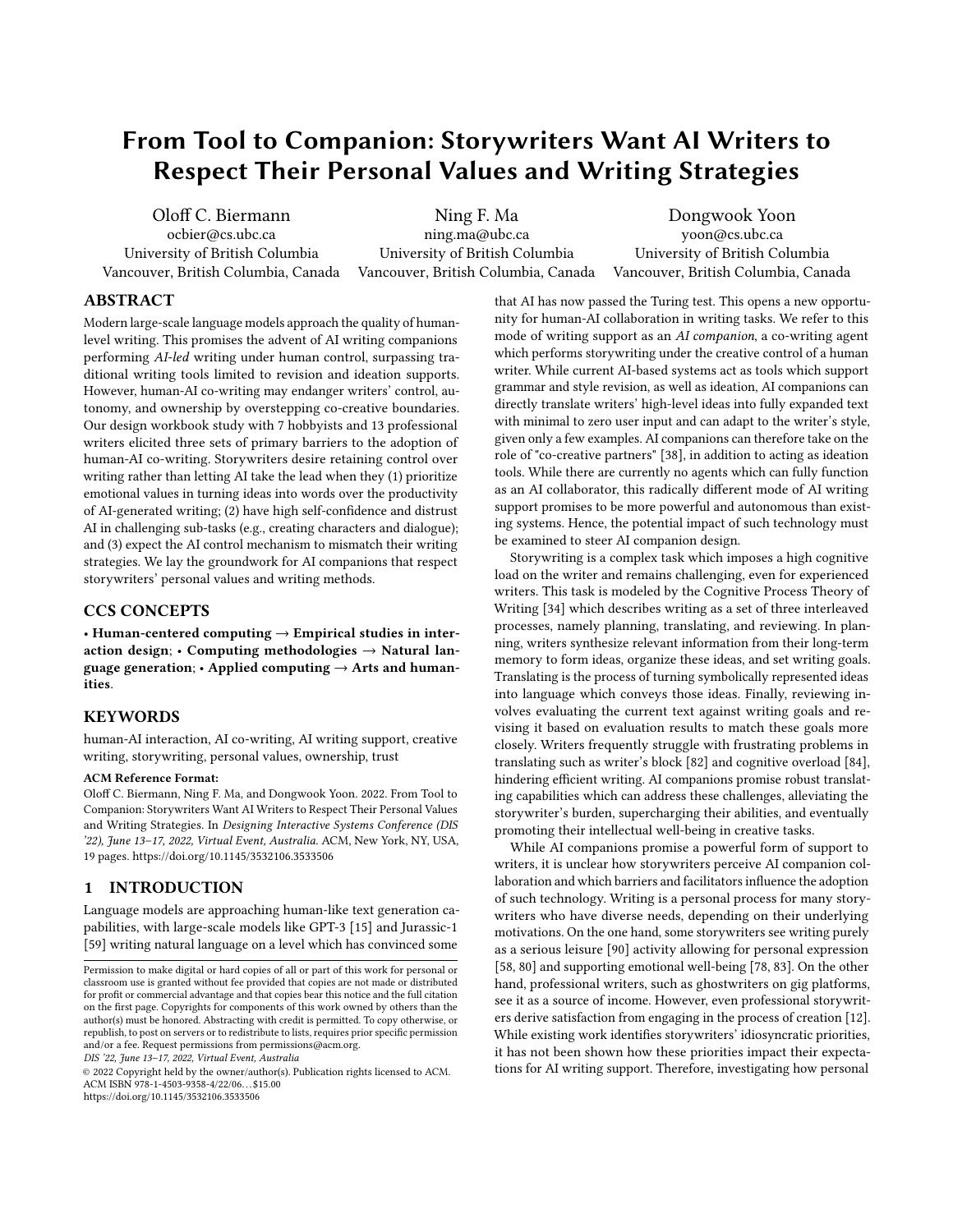motivations influence storywriters' requirements for AI support is of critical importance in informing AI companion design.

Machine assistance in storywriting has largely been limited to a supportive role and has not come close to realizing the potential of AI collaboration for supporting the translating process. Current tools primarily focus on supporting revision and ideation. For example, Microsoft Word, Grammarly, and ProWritingAid are all popular solutions for supporting syntactic and semantic revision (i.e., grammar, spelling, and style checking). Considering ideation, this area has been explored extensively in creative writing [\[16,](#page-16-4) [20,](#page-16-5) [21,](#page-16-6) [38,](#page-16-1) [39,](#page-17-3) [81,](#page-18-6) [92\]](#page-18-7). While there has also been some focus on translating support in recent years [\[2,](#page-16-7) [23,](#page-16-8) [93,](#page-18-8) [97\]](#page-18-9), the current work on machine-assisted storywriting ultimately misses out in investigating writers' needs for AI-led writing support in the translating process, revealing a crucial gap.

To go beyond revision and ideation in AI-assisted storywriting, there is a need to determine how to divide writing responsibilities between the writer and the AI companion and best utilize the capabilities of both. In general terms, this is a vitally important issue of balancing automation and control in a human-centered AI system [\[88\]](#page-18-10). In this type of mixed-initiative system, understanding users' social expectations [\[44\]](#page-17-4) of the behavior of a collaborator is a key priority, exemplifying the need to match relevant social norms in AI interaction [\[1\]](#page-15-0). Much like a human collaborator, an AI companion can become an interference to the writer's creative process if it encroaches on their boundaries by taking away too much control over writing, creating frustration and conflict.

Broadly, several factors are known to impact people's acceptance of AI. Individuals' personality traits can induce fear and distrust towards AI [\[73,](#page-17-5) [89\]](#page-18-11). Additionally, cultural factors [\[74\]](#page-17-6) such as fear of unemployment due to AI deployment [\[49,](#page-17-7) [63\]](#page-17-8)), portrayals of AI in popular culture [\[5,](#page-16-9) [6\]](#page-16-10), degree of familiarity with modern AI technologies [\[76\]](#page-17-9), and expectations of privacy in interaction [\[62\]](#page-17-10) all influence perceptions of AI. However, an explorative study on the factors specific to storywriters' perceptions and practices that might impact on AI is an untrodden pathway.

Therefore, we investigate the following research questions: What primary considerations impact storywriters' perception of co-writing with an AI companion? And how? Specifically, we consider: (1) What are the major barriers and facilitators impacting storywriters' adoption of different types of AI collaborator support? (2) What value do storywriters expect an AI companion to bring to, or take away from, their writing practices? and (3) For which kinds of writing subtasks and to what extent are storywriters willing to collaborate with AI companions in the writing process?

To answer these questions, we conducted an interview study with 20 expert writers, comprised of 7 hobbyists and 13 professionals. We highlighted that co-writing with AI companions promises increased efficiency in expressing writers' narrative plans with low user effort, alleviating their writing burden. Collectively, our findings highlight the effects of writers' emotional values in writing, productivity, trust in AI's writing ability, self-confidence, and planning method. Based on these factors, we identified three key sets of barriers hindering the adoption of AI co-writing. Writers wished to maintain control over translating ideas to words when they: (1) prioritized emotional values of writing attached to writing over increased productivity and prolific writing; (2) had high

self-confidence and distrust in AI's ability to perform challenging writing sub-tasks (e.g., character generation and dialogue generation); and (3) perceived that the AI control mechanism mismatches their planning strategies. We also revealed two main facilitators driving storywriters to relinquish control in translating. Writers were willing to let the AI do the writing when they: (1) emphasized productivity to achieve prolific writing (specifically professionals) and (2) felt diminished self-confidence about performing challenging writing sub-tasks.

Our work makes the following contributions: (1) We identify three main barriers and two facilitators of storywriters' adoption of AI companions. (2) Our results further characterize how such barriers and facilitators are influenced by relevant factors (e.g., writers' occupation and division of writing sub-tasks in AI companion design). (3) Our results generate implications for understanding and designing AI companions in the context of writers' value structure, writing practices, and intellectual well-being.

## 2 BACKGROUND AND RELATED WORK

#### 2.1 Factors Influencing Perception of AI

Numerous factors influence humans' perception of AI. These include psychological factors and practical concerns within the individual, as well as extraneous cultural influences.

Several individual differences impact perception of AI. First, examining the impact of psychological factors shows that individuals' attitude towards AI is influenced by their personality traits [\[73\]](#page-17-5). In [\[89\]](#page-18-11), it was shown that fear and distrust towards AI are associated with neuroticism, while openness and agreeableness are related to acceptance of AI. Additionally, personal values have been shown to impact artists' attitude towards AI co-creation in creative tasks. For example, [\[38\]](#page-16-1) describes how poem writers' individual sense of ownership impacts their cognitive model of usage when interacting with an AI collaborator. Another factor impacting users' attitude is their existing familiarity with AI technologies, which is associated with increased confidence in AI and reduced fearfulness of intelligent agents [\[76\]](#page-17-9). Finally, for individuals in some professions, fear of being replaced or losing income is also a major consideration [\[63\]](#page-17-8). This can be seen in journalism, where journalists are concerned that data collection and writing tasks will be replaced by AI [\[49,](#page-17-7) [53\]](#page-17-11). Likewise, in [\[45\]](#page-17-12) radiologists describe a sense of fear that their expertise would become redundant due to AI, although moderate to advanced knowledge of AI technology was associated with increased acceptance.

Looking beyond the individual, cultural factors have also been shown to impact humans' perception of AI. Portrayal of AI in popular culture through movies and other media influence notions of its capabilities and potential impact [\[5,](#page-16-9) [6\]](#page-16-10). Additionally, social and informational privacy expectations for interaction with human-like AI agents displaying social capabilities (social robots) are influenced by cultural norms [\[62\]](#page-17-10). Results in [\[74\]](#page-17-6) suggest that users are willing to forego privacy when they desire a closer connection to the AI.

The existing literature shows the effect of several personal and social factors influencing how people perceive intelligent agents. However, the impact of writers' personal values in AI-assisted writing is currently underexplored.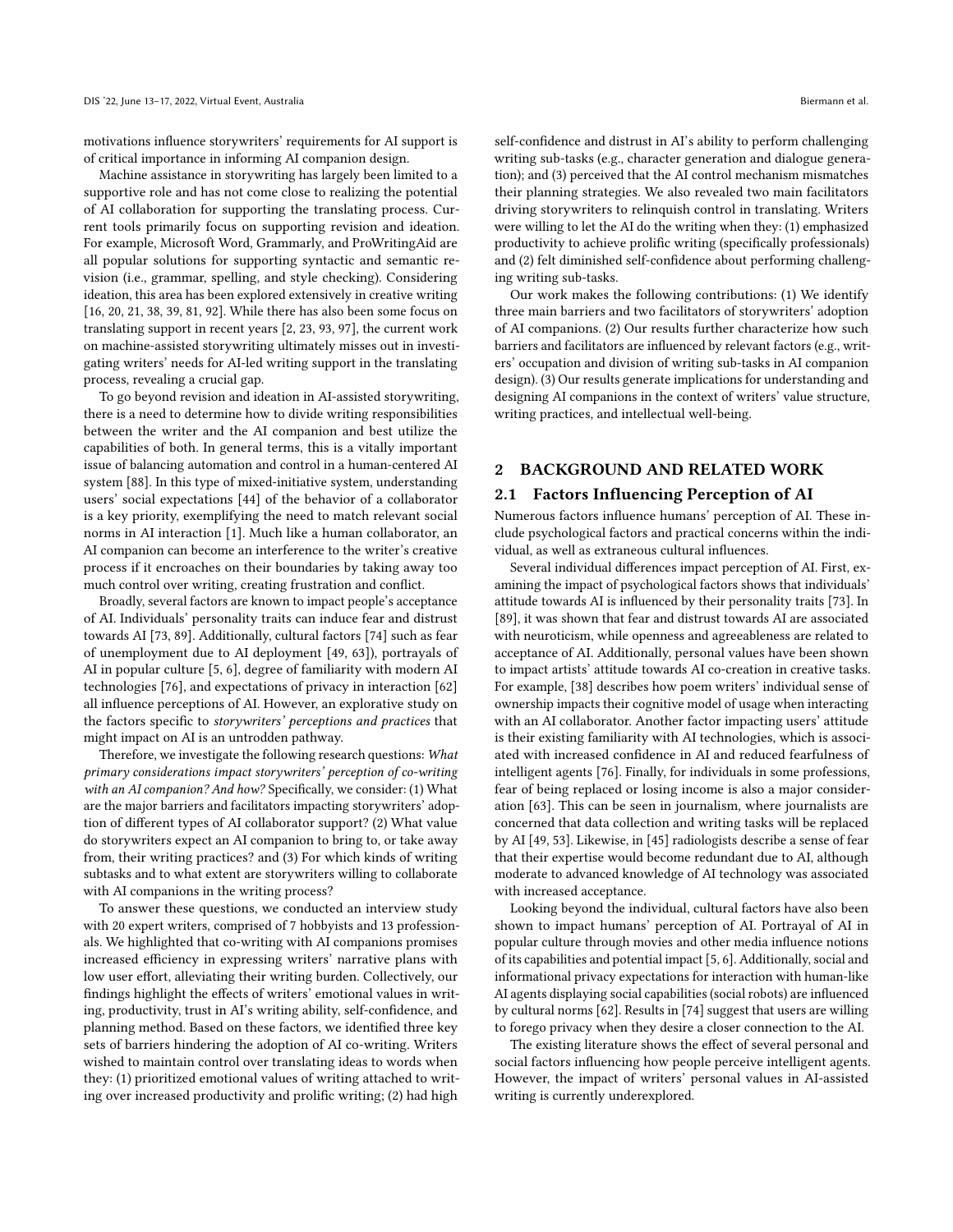## 2.2 AI Support for Writing and Other Creative Tasks

Human-machine co-creation [\[27,](#page-16-11) [41,](#page-17-13) [61,](#page-17-14) [87\]](#page-18-12) has been explored across many fields in the arts. In [\[19\]](#page-16-12), 111 papers on creativity support tools (CSTs) are reviewed. We highlight a few areas where CST interaction has been evaluated.

Considering writing, recent years have seen significant interest in the formidable task of designing computer-assisted writing tools. In [\[101\]](#page-18-13), the authors outline the challenges inherent to prototyping NLP systems and present several solutions. They explore approaches for supporting writers' experience of translating ideas to text using sketching and rapid prototyping techniques which enable the design of novel NLP-based writing assistance systems, balancing users' needs with technical limitations. Looking at tools which have emerged for supporting creative writing specifically, there has been significant focus on co-ideation support. The tools in [\[81\]](#page-18-6) and [\[93\]](#page-18-8) (evaluated in [\[16\]](#page-16-4)) allow writers to explicitly request next-sentence suggestions for collaborative brainstorming. In [\[39\]](#page-17-3), writers can request random plots, story themes, and writing prompts acting as "story triggers." By contrast, the collaborative writing support tools in [\[92\]](#page-18-7) and [\[21\]](#page-16-6) automatically provide usereditable, next-sentence suggestions after each sentence the writer produces, providing a source of inspiration. In [\[38\]](#page-16-1), the collaborative tool supports metaphor creation based on the writer's context. Breaking away from suggestion-based co-ideation approaches, visual line sketch interaction has recently been used as a novel AI steering mechanism for a GPT-based language model in [\[20\]](#page-16-5), giving writers an intuitive understanding of the AI's output and allowing them to control the protagonist's fortune while collaboratively generating a narrative outline. Beyond ideation, tools such as [\[93\]](#page-18-8), can provide translating support by offering sentence-level suggestions, although they afford limited control over suggestion topics and direction, sometimes deviating from the narrative [\[16\]](#page-16-4). In [\[2\]](#page-16-7), the ensemble-based system offers the ability to translate a sequence of story events to full sentences. The conversational interaction approach in [\[23\]](#page-16-8) enables users to generate story text via natural requests (e.g., "help me describe how Taylor is feeling"), while [\[97\]](#page-18-9) supports dynamic, text-based video game adventure building. Finally, [\[57\]](#page-17-15) presents a dataset allowing designers to explore GPT-3's capabilities as a writing collaborator.

Besides writing support, in drawing, [\[28\]](#page-16-13) explores how users collaborate with AI in drawing pictures via an AI agent called Drawing Apprentice. The system is intended to act as a "casual creator" [\[24\]](#page-16-14), which is a type of creative technology which creatively engages users and increase enjoyment instead of focusing on creating a better end-product. In [\[71\]](#page-17-16), evaluation of DuetDraw, a system which allows artists to collaboratively sketch with an AI drawing partner in real time, shows that artists always want to lead the drawing process and clearly distinguish their role from that of the AI. Additionally, [\[68\]](#page-17-17) explores the use of adaptive conceptual guidance via contextual examples to assist novice artists in sketching. Finally, [\[98\]](#page-18-14) evaluates presents an intelligent tutoring system teaching novices fundamentals of sketching.

Considering music, creative co-creation can support both composition and performance. In [\[60\]](#page-17-18), AI music co-creation is supported via steering tools which enable composition. Creative AI can also

support human-human collaboration in pair composition [\[91\]](#page-18-15). Considering musical performance, [\[65\]](#page-17-19) presents an AI drummer which communicates its confidence through visual cues to improve communication in collaborative improvisation, promoting a flow state and building musicians' trust in the agent.

A vital aspect of human-AI co-creation is to consider how artists' existing practices and values will be considered in design. This will allow the system to adapt to the input of the user to offer a collaborative experience [\[29\]](#page-16-15). Rather than trying to replace the artists in a particular role, the system should afford task delegation to the AI [\[71\]](#page-17-16).

#### 2.3 Psychological Ownership and Control

Writers and other creators often feel a sense of ownership over their work which is closely tied to their control over the creative process. The concept of ownership has been well described in psychological literature as a relationship between an individual and a target of ownership where that person feels that the target belongs to them [\[75,](#page-17-20) [95\]](#page-18-16). Ownership is strongly tied to control over objects which produces positive and pleasurable emotions, both in the case of individual and group ownership. Objects that can be controlled are seen as objects of ownership, while those outside of the control of the individual are excluded from this category [\[35\]](#page-16-16). Emotional connection is a key reason individuals value possessions [\[30\]](#page-16-17). There is also a sense in which possessions are an extension of an individual, since possessions reflect and contribute to one's identity; this aspect of ownership can be defined as relatedness [\[7\]](#page-16-18).

Work on psychological ownership has also been extended to the domain of writing. Writers often have a strong personal connection and a feeling of ownership towards work they produce, particularly in the case of storywriting, but also in other forms of creative and academic writing [\[69\]](#page-17-21). In fact, Murray [\[67\]](#page-17-22) goes so far as to say that all writing is in some sense autobiographical, whether this is explicit or implicit.

## 2.4 Challenges Facing Writers in Planning and Translation

Writers commonly face challenges in planning and translating. One of these is writer's block which can be described as a state in which writers are unable to generate an idea of what to write about next or to determine how to translate an idea into language [\[82\]](#page-18-1). Although some writers are more prone to suffering from writer's block, this can have a strongly negative emotional impact on any writer, including emotional numbness, anxiety, and frustration [\[85\]](#page-18-17). In [\[72\]](#page-17-23), the authors propose a set of strategies for addressing writer's block, including systematic questioning in which writers are asked a series of questions to stimulate thinking, and freewriting, where the writer writes uninterrupted for 10-15 minutes to translate as many ideas as possible without performing revision.

Writers also face cognitive overload since writing is a complex, dynamic task in which they must apply several skills simultaneously [\[84\]](#page-18-2). The authors in [\[94\]](#page-18-18) describe two contributing factors in human cognitive processing constraints: (1) dual task interference, where writers attempt to perform two tasks in temporal proximity, thus degrading the performance of both tasks; and (2) the transience of short-term memory which causes ideas to be lost if the writer is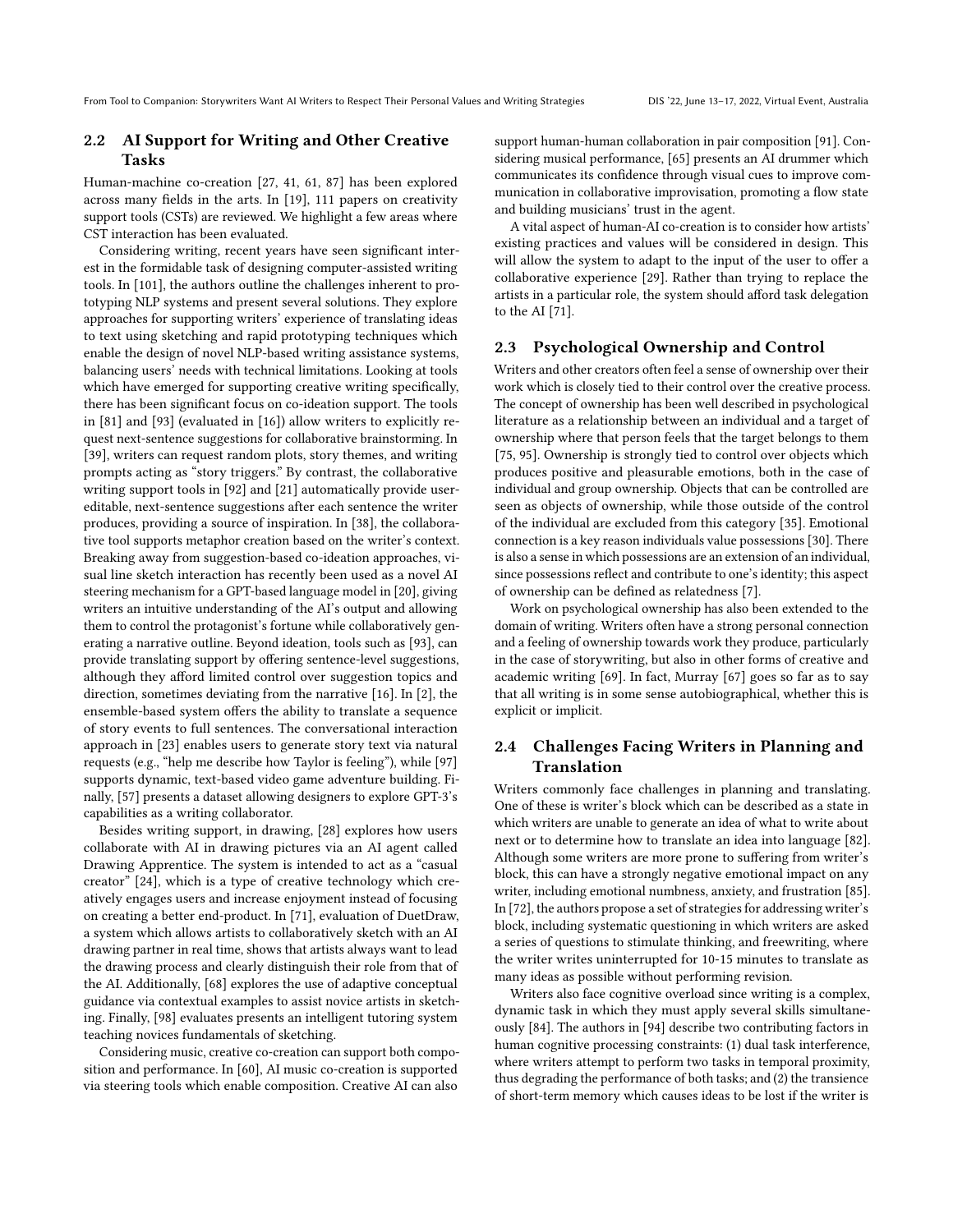disrupted (e.g., they halt because they are unsure of what to write next). For mitigating cognitive overload, [\[48\]](#page-17-24) proposes using outlining to produce a structured plan which summarizes the writer's ideas to reduce planning during translating, while [\[36\]](#page-16-19) describes using rough drafting to reduce revision effort during translating.

#### 3 METHOD

Our objective is to establish storywriters' considerations impacting their perception of AI writing companions. In particular, we aim to understand how the values writers ascribe to writing influence their willingness to collaborate with AI companions in planning and translating and in different writing roles within those processes. We also hope to explore how writers' current storywriting methods impact their perception of AI co-writing mechanisms and how AI companions can address their current needs.

To this end, we used the design workbook method [\[37\]](#page-16-20) to elicit storywriters' intuition, perception, and reflection with a set of five speculative AI companion designs. Design workbook is an established method to elicit user feedback and reflection on conceptual designs within a design space [\[9,](#page-16-21) [17,](#page-16-22) [99\]](#page-18-19). This approach effectively alleviates the potential constraints in implementing the design prototype while enabling participants to envision using the companion in their writing process. The speculative nature of our workbook facilitated the exploration of key issues and perspectives beyond any one particular design. The designs we presented to participants portrayed several modes of interaction with AI companions based on existing writing methods, as detailed in subsection [3.3.](#page-4-0) They illustrate different divisions of writing roles between the human and the AI co-writer in planning and translating. This allowed us to uncover the considerations which impact storywriters' perception of AI support in different writing processes. It also provided insight into the extent to which writers are willing to collaborate with AI companions in various writing sub-tasks. Finally, participants' reactions offered glimpses into the perceived value AI-assisted writing would add to different parts of the writing process and highlighted where AI companions can disrupt the writer.

#### 3.1 Participants

We used purposive and snowball sampling to recruit 20 (13 women, 7 men) storywriters, including 7 hobbyists (H1-H7) and 13 professionals (P1-P13). Our study included both types of writers since we suspected that writers with different underlying motivations for writing would have different perceptions of AI companions. See Table [1](#page-4-1) for information about participant demographics, writing approach, and writing experience. Hobbyist writers were recruited through social media platforms (e.g., Reddit threads and Facebook groups) and by disseminating recruitment information in local hobbyist writing circles, while we reached out to professional writers through the Upwork.com<sup>[1](#page-3-0)</sup> gig working platform. All recruited professional writers do writing work via Upwork, although they also engage in paid writing outside the platform. We aimed to include writers from different domains of storywriting: short stories, flash fiction, novels, game stories, memoirs, poetry, news articles, promotional material (copywriting), and technical material. All writers reported an intermediate level of technological aptitude or better,

except P7, and at least an intermediate writing tool aptitude in using word-processors and similar technology. Our participants resided on 4 continents: Africa, Asia, Europe, and North America. Participant ages ranged from 21 to 55 (median 39).

We recruited the two main groups of writers using a slightly different set of criteria. For hobbyist writers, we selected participants with at least one year of experience. In the case of professionals, we recruited writers with at least two years of experience and an Upwork.com project success rate of 90% or greater. We set these criteria to ensure participants were not novice writers. We used the criterion of two years for professionals rather than one year since it generally takes longer to become established as a professional writer. All participants were fluent in English. Writers were paid an honorarium for participation. The institution's research ethics board has approved the protocol.

#### 3.2 Interview Methodology

This study used semi-structured interviews which included questions and a design workbook feedback component. Our interviews used open-ended questions focusing on participants' current practices and the challenges they face. The design workbook component provided participants an opportunity to explore a set of design concepts based on several models for AI writing companions and offer their insights. Our methodology is also partly inspired by the Speed Dating approach [\[26,](#page-16-23) [102\]](#page-18-20) where participants compare potential scenarios of use for an envisioned system to help assess their current needs and ways to address them. It also allows designers to surface critical design issues and ultimately provides insight into the underlying factors influencing users' perceptions. Due to the COVID-19 pandemic, our interview process is simplified with designs presented in an electronic slideshow format rather than a physical booklet, similar to [\[17\]](#page-16-22). All interviews were conducted through Zoom web conferencing software. The AI companion designs and details of the protocol were refined through five pilots which were conducted with five graduate and undergraduate computer science students who are familiar with interaction design techniques.

Our design workbook contains several static pages (slides) which allowed us to simulate usage scenarios for each design concept by displaying pages to participants in order. This explorative approach suits our objectives better than an interactive evaluation, for two main reasons. First, an interactive system would constrain participants to the current limitations of generative language models. We would like to go beyond the current state-of-the-art and explore speculative scenarios where AI companions can perform writing roles at a human level. We wanted our participants to focus on different human-AI co-writing mechanisms and how they fit to their own writing practices. Showing "live" results could draw the participants' attention to the specific defects in the selected language model or flaws in technical implementations, like latency or UI details. For example, we found that GPT-3 has a highly irregular latency for requests, which sometimes exceeds 30 seconds. This delay may cause a significant disruption to the interview process. Therefore, we used textual examples from existing stories which we extended, where needed, to show different simulated AI companion

<span id="page-3-0"></span><sup>1</sup>https://www.upwork.com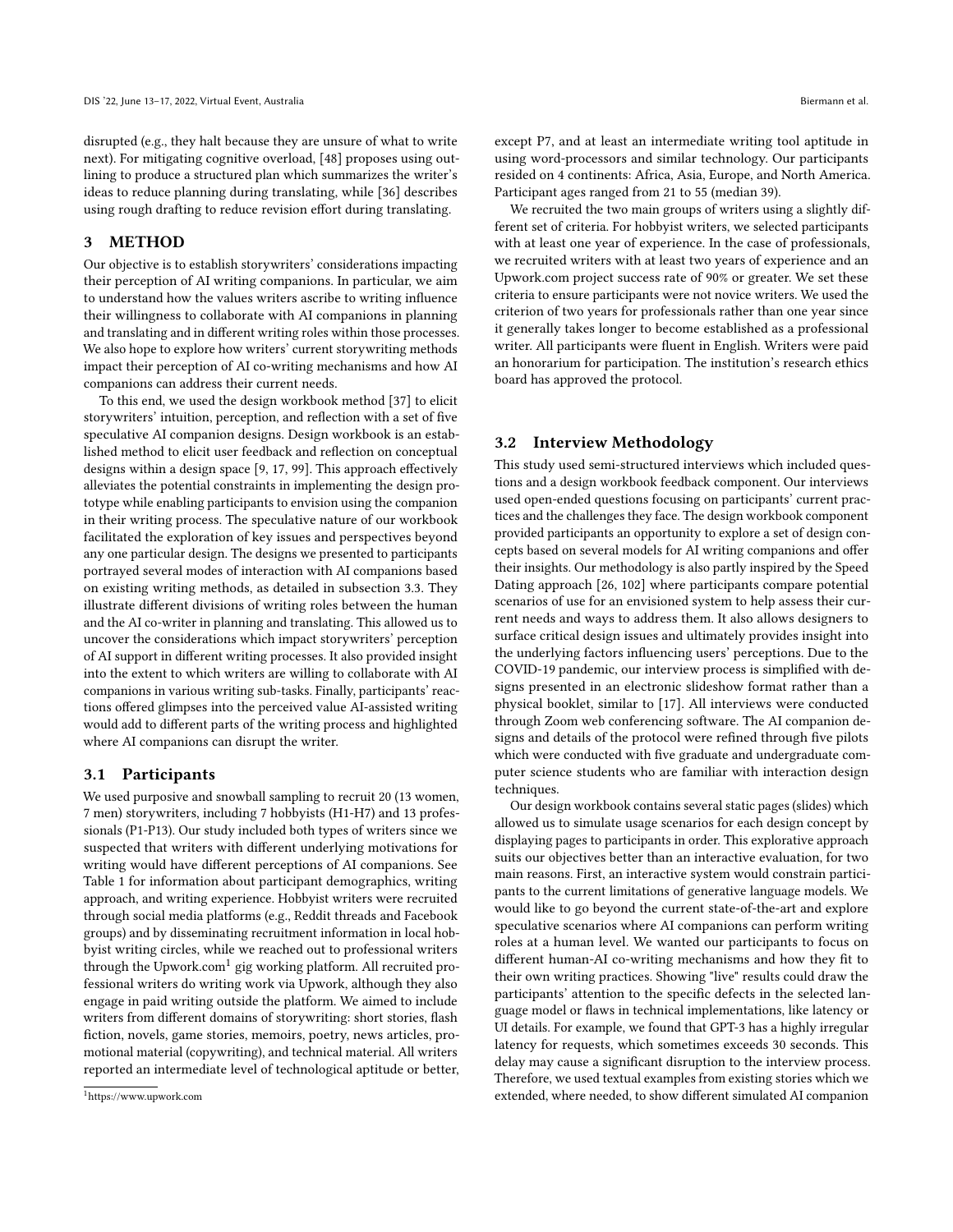<span id="page-4-1"></span>Table 1: Self-reported general technology skill level, writing tool aptitude, planning method, and genres of writing experience for hobbyists (Hx) and professionals (Px).

| ID              | Self-reported Tech<br><b>Savviness</b> | <b>Self-reported Writing</b><br><b>Tool Aptitude</b> | <b>Planning Approach</b> | <b>Genres of Writing Experience</b>                                 |  |
|-----------------|----------------------------------------|------------------------------------------------------|--------------------------|---------------------------------------------------------------------|--|
| H1              | Intermediate                           | Advanced                                             | Structured               | Short story, novel, poetry, creative non-fiction, personal blog     |  |
| H <sub>2</sub>  | Advanced                               | Intermediate                                         | Freeform                 | Short story, novel                                                  |  |
| H <sub>3</sub>  | Advanced                               | Advanced                                             | Structured               | Short story, novel, technical                                       |  |
| H <sub>4</sub>  | Intermediate                           | Advanced                                             | Freeform                 | Short story, novel, journalistic                                    |  |
| H <sub>5</sub>  | Intermediate                           | Intermediate                                         | Structured               | Short story, poetry, copywriting, flash fiction                     |  |
| H <sub>6</sub>  | Advanced                               | Advanced                                             | Freeform                 | Short story, novel                                                  |  |
| H7              | Intermediate                           | Advanced                                             | Structured               | Novel                                                               |  |
| P <sub>1</sub>  | Intermediate                           | Advanced                                             | Freeform                 | Short story, novel, copywriting                                     |  |
| P <sub>2</sub>  | Advanced                               | Advanced                                             | Structured               | Short story, novel, copywriting, game writing                       |  |
| P <sub>3</sub>  | Intermediate                           | Intermediate                                         | Freeform                 | Short story, novel, copywriting                                     |  |
| P <sub>4</sub>  | Advanced                               | Advanced                                             | Structured               | Short story, novel, copywriting, journalistic                       |  |
| P <sub>5</sub>  | Advanced                               | Advanced                                             | Structured               | Short story, novel, copywriting, journalistic, creative non-fiction |  |
| P <sub>6</sub>  | Advanced                               | Advanced                                             | Structured               | Short story, novel, copywriting                                     |  |
| P7              | Novice                                 | Intermediate                                         | Freeform                 | Novel                                                               |  |
| P <sub>8</sub>  | Intermediate                           | Advanced                                             | Structured               | Short story, novel, copywriting, journalistic                       |  |
| P <sub>9</sub>  | Intermediate                           | Intermediate                                         | Structured               | Novel, game writing, screenplay                                     |  |
| P <sub>10</sub> | Advanced                               | Advanced                                             | Structured               | Creative non-fiction (memoir)                                       |  |
| P <sub>11</sub> | Intermediate                           | Advanced                                             | Freeform                 | Short story, novel, copywriting                                     |  |
| P <sub>12</sub> | Intermediate                           | Advanced                                             | Freeform                 | Short story, novel                                                  |  |
| P <sub>13</sub> | Intermediate                           | Advanced                                             | Structured               | Short story, novel, game writing, video script                      |  |

responses. Second, it would be infeasible to implement and evaluate five different types of AI writing companions to support an interactive design probe. Using low-cost interactive methods such as Wizard-of-Oz (WoZ) [\[25\]](#page-16-24) is not practical since it is not possible for the wizard to write simulated AI-generated text in a reasonable time (a few seconds), particularly when long text is required. Furthermore, it would be labor intensive for participants to write a story using each prototype.

The data collection process had two main components: a background screening survey and a semi-structured interview which incorporates a design workbook session. Construction of the design workbook is discussed further in subsection [3.3.](#page-4-0) Our screening survey recorded information on participant demographics, general technological skill level, and aptitude in using writing software. It also probed each potential participant's years of writing experience and the type (genre) of writing they had experienced. The interview sessions lasted for approximately 60 minutes and were conducted by the lead author. Participants were audio and video recorded while the interviewer took notes. Our interviews consisted of three main components: (1) introductory questions about participants' background and writing practices, (2) the design workbook session, and (3) a debriefing interview exploring writers' values ascribed to the writing process. The interviews started with an introduction where the interviewer explained the procedure to participants and asked participants questions about their: (1) genre of writing, (2) primary motivations and goals in storywriting, (3) primary challenges they encounter in the writing process, (4) current and past use of AI-assisted writing tools, and (5) current practices for their planning and translating processes. During the design workbook session, participants viewed the designs and gave feedback. For each design, the interviewer explained the design concept and presented the corresponding pages to illustrate a scenario where an AI

companion based on the current design would assist the user in a writing task to address a particular need. After each design concept, the interviewer asked questions to elicit a response and initiate a conversation framed around the role(s) the AI companion would take on in the design. Participants were encouraged to elaborate on the scenarios to describe how they would fit into their current workflow. Additionally, the interviewer asked probing questions as the conversation developed to form an understanding of the writer's values in writing and of how writers envisioned aspects of the given AI companion would impact their current writing practices. In the debriefing interview, the interviewer asked follow-up questions based on participant feedback during the design workbook session. Participants were asked to rank the designs according to perceived applicability and support in their current writing tasks (ranking data can be found in supplementary materials). $<sup>2</sup>$  $<sup>2</sup>$  $<sup>2</sup>$  The inter-</sup> viewer then asked participants to justify their ranking, establishing the factors impacting their preferences. Finally, writers answered follow-up questions further exploring their value perceptions in writing.

## <span id="page-4-0"></span>3.3 Creating the Design Workbook

We constructed our design workbook to effectively convey five main conceptual models describing how the writer would interact with AI companions. Our design space describes these diverse types of AI companions in terms of the division of control between the human and the AI co-writer in different planning and translating tasks across the writing process, which is outlined in Figure [2.](#page-7-0) Note that the designs are intended to elicit reactions from participants to

<span id="page-4-2"></span> $2$ The ranking data was collected to set the stage of the conversation about their perception about types of AI writers, not to evaluate the perceived quality of the designs.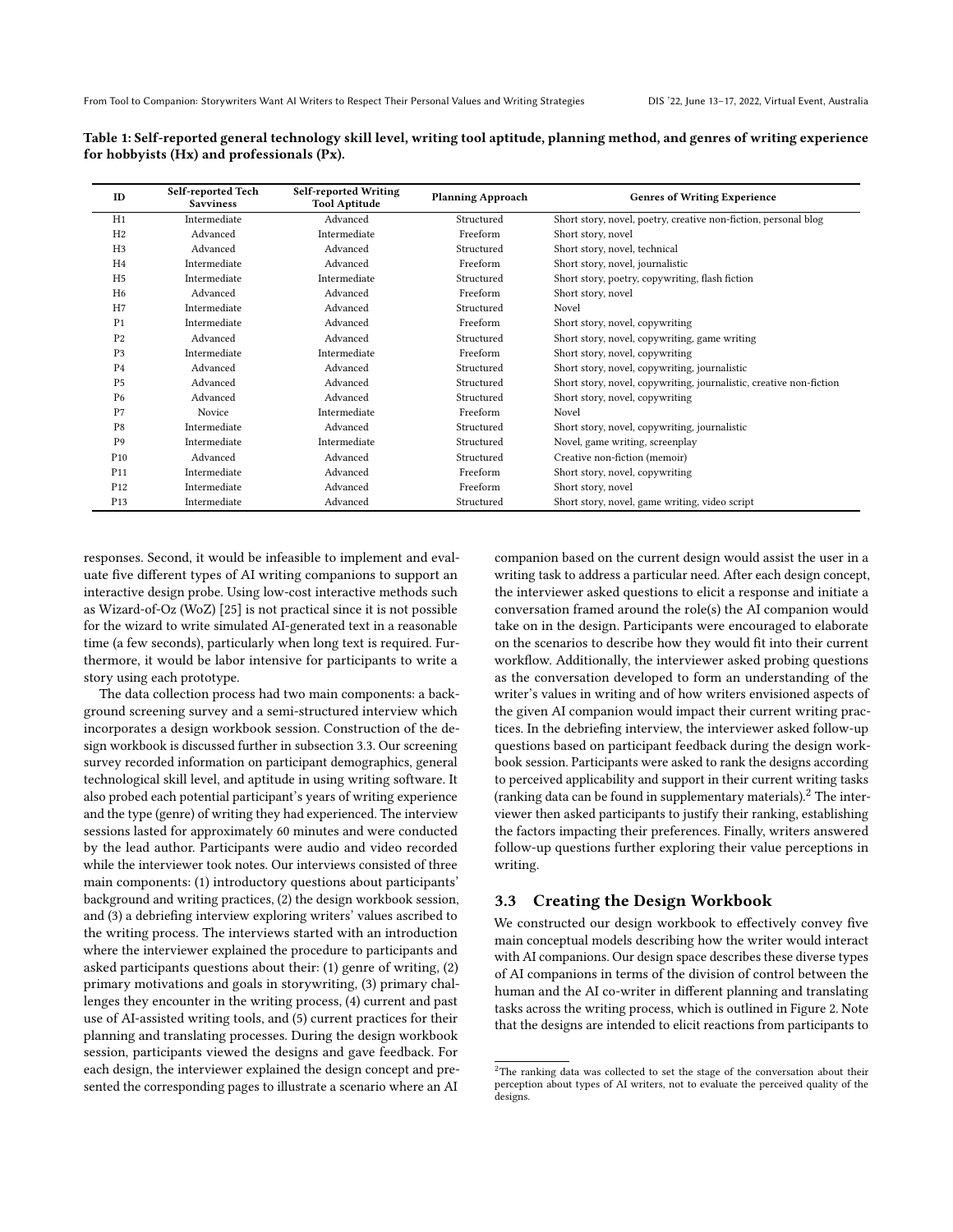#### DIS '22, June 13–17, 2022, Virtual Event, Australia Biermann et al.

<span id="page-5-0"></span>

(a) Linear writing with unguided suggestions (b) Keyword-based writing with guided suggestions



(c) The scene-based design; (left) scene list; (right) expanded scenes based on scene-list

**Main Story** 



want to go see the band play?" asked Alex replie Yeah sure, I'm do Let's go," John chimed in look at that car!" exclaimed Alex Me too. Let's go re Keep on dreaming, Alex.<br>That car costs a fortune.

**Dialogue** 

(d) Character web and character arcs in the character-driven design

(e) Dialogue generation in the conversation-driven design

#### Figure 1: Samples of the AI companion designs in our design workbook. Each design has been annotated for clarity, with orange boxes indicating user input text and blue boxes marking text that the AI is intended to generate.

help answer our research questions and do not in themselves aim to offer a design contribution.

Our designs are grounded in existing writing methods (e.g., character-driven writing, the Snowflake method [\[46\]](#page-17-25)). We adapted these methods to incorporate AI companions. Additionally, we were guided by conceptual underpinnings of AI writing support - level

of control and different writing sub-tasks, as described in [\[34\]](#page-16-2). We strove to ideate diverse AI types which span these two dimensions. This is discussed in more detail for each design in this subsection. First, the authors conducted a review of existing writing methods. We then met weekly for three weeks (approx. 3 hours in total) to discuss and brainstorm potential designs based on writing methods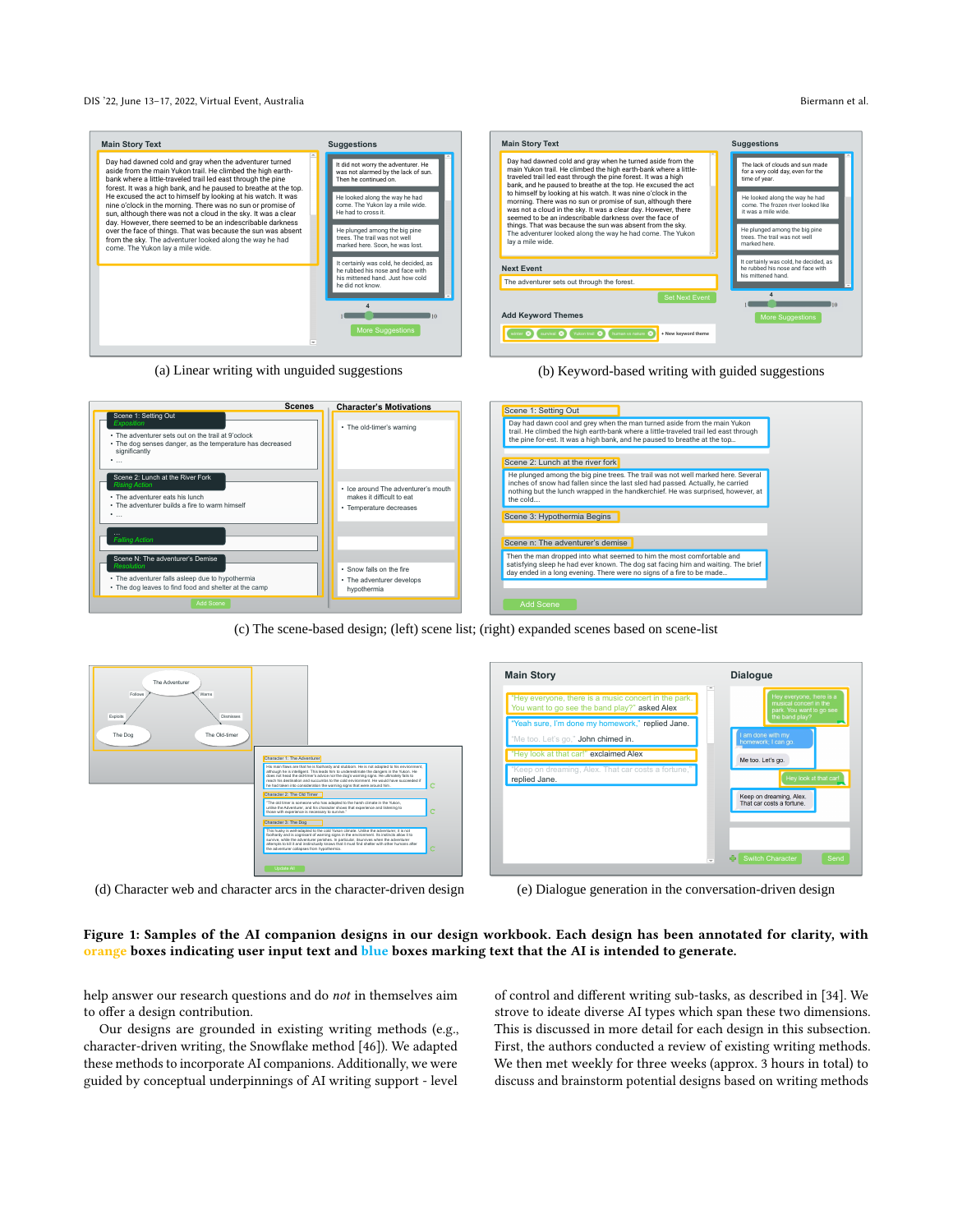identified by the lead author. In brainstorming, our research questions acted as a starting point and anchor. While we incorporated several writing methods, we did not include those which could not be adapted to AI co-writing. We also merged or discarded design ideas which were deemed to be too similar and discarded those which were not applicable for supporting planning and/or translating. The designs were then rapidly created using presentation software prior to the pilots. We ultimately developed five designs with five corresponding underlying interaction models. Therefore, we named the designs accordingly and ordered them, with the most traditional ("status quo") approaches appearing first and more unconventional or controversial designs shown later. Following each pilot interview session, we iteratively refined these designs based on feedback received. This allowed us to streamline our designs by resolving aspects which were confusing or distracted from the intended concept being conveyed. See Figure [1](#page-5-0) which contains snapshots of the designs. A PDF version of the design "workbook" can be found in supplementary material.

3.3.1 Design 1: Linear approach. Linear writing aims to address writer's block and support co-ideation with unguided suggestions. This follows a similar approach to existing predictive text solutions such as [\[93\]](#page-18-8) where users receive a potential completion based on their existing text. The AI companion provides a set of suggestions for the next sentence(s) which are intended to fit the current context of the writer's narrative. Suggestions are unguided in the sense that the user cannot direct the system's focus to a certain aspect of the text or describe the intended narrative direction. Thus, the "best" suggestions are generated based purely on the previous text. Writers have some additional control in that they can specify the number of sentences they receive in each suggestion and access previous suggestions in the suggestion history.

3.3.2 Design 2: Keyword-based approach. In this design, the AI companion generates guided contextual suggestions directed by the writer's idea for the next narrative event. This approach builds upon the linear design, aiming to mitigate blocking and provide ideation assistance while giving writers a greater degree of control over suggestions. Users specify a high-level description of the next event and a set of keywords which help guide the AI's focus towards specific themes within the main text. In creating this design, we aimed to build on writers' practice of sketching a rough description of narrative events in brackets within the text or in the margins when they are unsure of how to express the full portrayal of that event [\[85\]](#page-18-17). We also drew inspiration from [\[21\]](#page-16-6) where keywords are used to develop slogans.

3.3.3 Design 3: Scene-based approach. In scene-based writing, the AI companion affords low-effort translating support while writers focus on top-down narrative planning based on the different scenes within the story. Writers first provide the story theme and setting, as well as an early synopsis of the narrative they envision. They then create a scene list and specify the motivating factors which are driving the events in each scene. These motivating factors are plot facts which shape the characters' motivations in each scene. The AI companion subsequently generates the story text for each scene to create a full first draft of the story. To support refinement, writers can later update the scene list and select which scenes should be

updated in the story. The corresponding scene text is then updated accordingly. This design is inspired by the Snowflake method of writing [\[46\]](#page-17-25) which involves building an iteratively refined scene list that provides a high-level story outline.

#### 3.3.4 Design 4: Character-driven approach. The character-

driven approach allows writers to rapidly generate characters at any stage of storywriting. It is inspired by the character-driven writing method which is commonly used to write stories centered around character building and characters' relationships [\[8,](#page-16-25) [32\]](#page-16-26). For example, this approach is used in writing video game stories [\[52\]](#page-17-26). Writers start with ideas about characters and then develop the character arc and properties of each character. We envision a scenario where the writer provides the system with a description of the properties of each character, which includes the character's physical appearance, role, personality, flaws, and strengths, as well as their goals and challenges. Writers provide a description of the relationships between characters in a character-web format. The AI companion then generates a set of character arcs based on the character descriptions and relationships between characters. These describe potential scenarios of how the character develops across the story.

3.3.5 Design 5: Conversation-driven approach. The final approach focuses on supporting the writer in developing dialogue among characters and aims to provide natural, context-aware dialogue generation which reflects characters' attributes. This design may be used for writing dialogue directly, ideating about character development, or developing narrative events involving particular characters. It is inspired by collaborative text-based roleplaying where writers attempt to imagine themselves as a particular character and talk to characters in their story. This activity is supported in online roleplaying communities such as Forum Roleplay [\[96\]](#page-18-21). We envisage that the writer can choose two or more characters involved in a conversation and define the conversation context. The writer then takes on the role of one character who initiates a conversation with the other character(s) via a chat-like interaction where the writer is in control of directing the conversation. If they desire, they may take on the role of different characters throughout the conversation. The output of the chat may then be used as inspiration (similar to [\[51\]](#page-17-27)) or as dialogue in the story, which the writer may edit as they desire.

#### 3.4 Analysis

All audio from the video recordings was fully transcribed prior to analysis. We performed a reflexive thematic analysis [\[13\]](#page-16-27) since this is a rigorous process which was adaptable to our needs. We applied both inductive and deductive analysis methods. We inductively developed codes through open coding and iteratively refined existing codes by comparing them to the interview transcripts. These codes were then grouped into categories based on commonalities between them. Additionally, we deductively grouped codes into categories based on AI companion designs, known writing approaches, writing processes, and related concepts. We then used the relationships between categories to develop a set of themes which relate deductive and inductive categories. Ultimately, we created 112 codes and 18 main themes, such as: "Storywriters' self-assessed skill in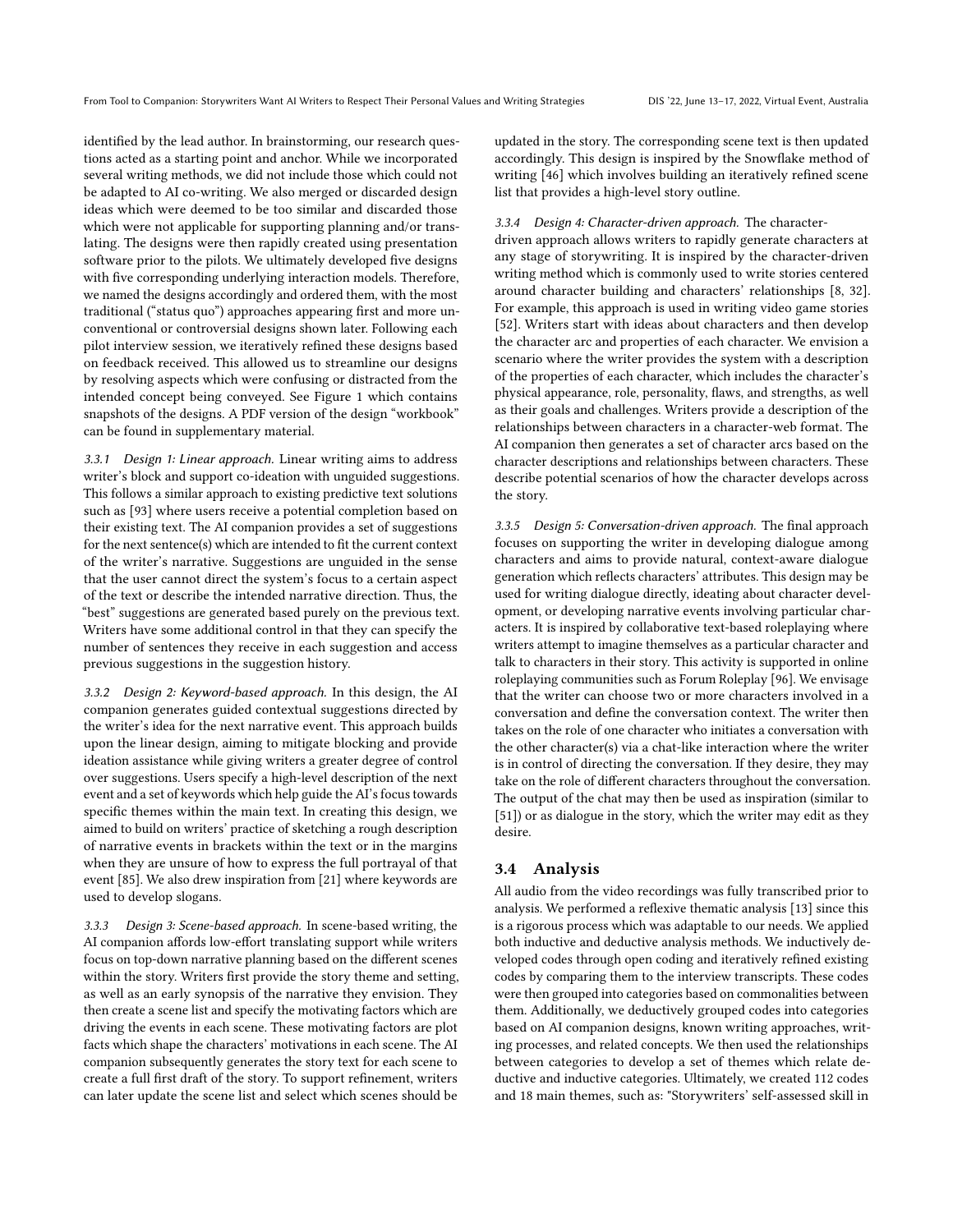<span id="page-7-0"></span>

|                     | <b>Translating</b> |           | <b>Planning</b>            |                               |                          |                    |
|---------------------|--------------------|-----------|----------------------------|-------------------------------|--------------------------|--------------------|
| <b>Designs</b>      | Dialogue           | Narrative | Setting narrative<br>goals | Organizing<br>narrative ideas | Generating<br>characters | Generating<br>plot |
| Linear              | <b>Shared</b>      | Shared    | Writer                     | Writer                        | Writer                   | <b>Shared</b>      |
| Keyword-based       | Shared             | Shared    | Writer                     | Writer                        | Writer                   | Shared             |
| Character-driven    | Writer             | AI        | Writer                     | Shared                        | Shared                   | AI                 |
| Scene-based         | AI                 | AI        | Writer                     | <b>Shared</b>                 | Writer                   | Writer             |
| Conversation-driven | <b>Shared</b>      | Writer    | Writer                     | <b>Shared</b>                 | <b>Shared</b>            | Shared             |
|                     |                    |           |                            |                               |                          |                    |
|                     |                    |           | $\cdots$                   |                               |                          |                    |

Division of control: Writer | Shared | AI

Figure 2: AI companion design space describing the division of control for writing sub-tasks in each AI companion design. The AI companion designs from our design workbook are listed in the left column. For each design, cells are color-coded to show the division of control between the writer and the AI companion in planning and translating sub-tasks, including those where the writer has control (yellow), AI and writer share control (green), and the AI has control (blue).

performing writing tasks impacts their willingness to give up control over specific parts of the writing process" and "'Labor of love': storywriters are concerned that AI companions which dominate in translating will take away from the joy and pride of writing." Throughout this process, the three authors met virtually every week for 4 months to discuss the codes and developing themes. We continued conducting interviews until thematic saturation was reached. We continuously checked the appropriateness of the developed themes against our research questions, as recommended in [\[14\]](#page-16-28). Based on these discussions, the lead author wrote several memos which eventually developed into the key insights in our findings.

#### **FINDINGS**

We found that storywriters' perception of AI support is strongly influenced by emotional values they attribute to writing, their desire for productivity, trust in AI and self-confidence, and their planning method. Our findings highlight how these considerations impact the type and extent of AI support which writers desire. See Table [2](#page-8-0) which summarizes these findings. We relate our results to the AI companion design space depicted in Figure [2.](#page-7-0)

When illustrating their perceptions towards AI, storywriters grounded such descriptions on common challenges in their current writing workflow which echo previous work, including high effort and cognitive overload in translating [\[34,](#page-16-2) [84\]](#page-18-2) and writer's block in planning [\[4,](#page-16-29) [10,](#page-16-30) [70,](#page-17-28) [82\]](#page-18-1). Currently, many participants frequently apply writing assistance tools (e.g., Grammarly) to aid in autochecking spelling, grammar, and style, where these tools provide satisfactory support for spelling and grammar revision, although they sometimes cause frustration by failing to capture the user's intent and personal writing style.

## 4.1 Emotional Values of Writing and Productivity

One unique strength of modern large-scale language models in writing is their capacity for the translating task, namely the process

of turning ideas into words [\[34\]](#page-16-2). The primary pattern identified in our analysis is the way writers' personal values shape their desire to take (or relinquish) control over the translating process. We group these values into two sets. Some storywriters, mostly hobbyists, tend to desire greater control in translating their ideas to text and would not like to let an AI companion do the writing. These writers prioritize their fulfillment, ownership, and integrity, which we collectively refer to as the emotional values of writing. By contrast, professional storywriters who desire greater productivity in producing writing deliverables are willing to give up control and are receptive to the notion of letting the AI take the lead in translating while they focus on high-level planning.

4.1.1 "Labor of love": storywriters who emphasize the emotional values of writing expect direct control over the translating process, diminishing the AI companion to an ideation tool. Work on AI cocreation such as [\[71\]](#page-17-16) has revealed that artists would like to retain creative control while delegating tedious tasks to AI agents. This suggests that writers might prefer to have control over planning while delegating manual tasks in translating to the AI companion. On the contrary, we found that some writers do not want to let the AI lead the translating process. A key reason for this hesitation is that these writers emphasize the emotional values of writing. This seems counterintuitive, since the process of expressing ideas is often arduous and restricts writers' focus on planning (e.g., plot generation and character generation). Indeed, several writers described translating as the most tedious part of the overall writing process (H1, P2, P5, H5, P9), with P9 calling it "the grind of turning out chapters." However, we found that storywriters prioritizing the emotional values of writing see their engagement in this process as a "labor of love." We show how these writers' values drive them to reject AI-led support in translating, even when it promises to relieve their writing burden.

Some writers want control over translating because they find fulfillment in writing by closely engaging in the process of expressing their ideas. This tendency was particularly prevalent in hobbyist writers, none of whom wanted to miss out on the joy of turning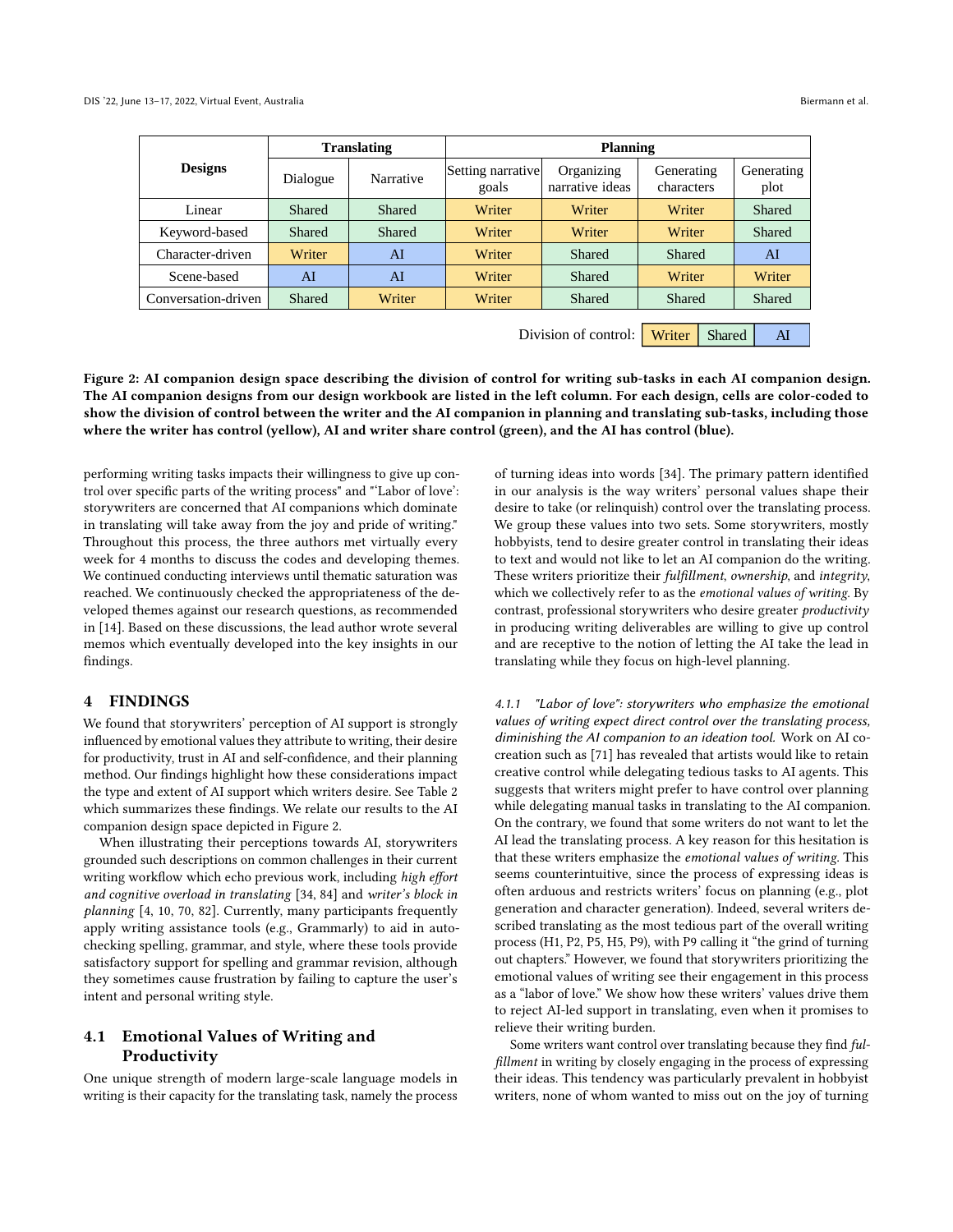<span id="page-8-0"></span>Table 2: Five major barriers and facilitators impacting the desire to adopt AI companions are grouped into three types. The impacted writing process in column 4 describes the major area(s) of writing wherein each consideration influences writers' perceptions. Sub-tasks within each process are specified, where relevant.

| #                                      | Barriers & Facilitators Impacting Desire to Adopt AI Companions                            | <b>Type</b> | <b>Impacted Writing Process</b>   |  |
|----------------------------------------|--------------------------------------------------------------------------------------------|-------------|-----------------------------------|--|
| Writers' Personal Values               |                                                                                            |             |                                   |  |
|                                        | Prioritizing emotional values of writing (fulfillment, ownership, and integrity) leads to  | Barrier     | Translating                       |  |
|                                        | desiring control, rather than delegating writing to AI companions.                         |             |                                   |  |
| 2                                      | Emphasizing <i>productivity</i> makes professional writers more willing to                 |             | Translating                       |  |
|                                        | relinquish control over writing to achieve prolific writing output.                        |             |                                   |  |
| Perceived Competence of AI and Writers |                                                                                            |             |                                   |  |
| 3                                      | Distrust in AI companions' capacity leads to desiring control over                         | Barrier     | Planning (generating characters), |  |
|                                        | sub-tasks requiring commonsense reasoning.                                                 |             | Translating (dialogue, narrative) |  |
| $\overline{4}$                         | Diminished self-confidence makes writers more willing to delegate challenging writing      | Facilitator | Planning (generating characters), |  |
|                                        | sub-tasks to AI companions.                                                                |             | Translating (dialogue)            |  |
| Writers' Planning Approach             |                                                                                            |             |                                   |  |
| 5                                      | Mismatch between the AI companion control mechanism and their planning method (e.g.,       | Barrier     | Planning                          |  |
|                                        | freeform, structured) for generating and organizing ideas drives storywriters to reject AI |             |                                   |  |
|                                        | companion support.                                                                         |             |                                   |  |

ideas into words. For example, H2 clearly describes that they would not continue a story if they do not enjoy writing it, saying:

> "It's a labor of love, not a labor of hate. . .if you look at your piece of work and you're... just hating yourself and going into depressionville it's like. . . the piece is done, just throw it away."

For H2 and other hobbyist writers, the act of writing goes beyond completing a task. They attach personal feelings to the writing activity and do not want to engage in a writing project which does not provide them enjoyment ("the piece is done, just throw it away"). Rather, they see writing as a difficult task which should provide enjoyment ("labor of love"). Expanding on this theme, we saw that writers who are motivated by emotional values achieve pleasure by persevering in the writing process. P3 expressed that "the pleasure of writing is tearing [the language] from your mind, as hard as that can be sometimes." They derive pleasure from engaging in the difficult or even painful task of finding the best way to express their ideas as words ("tearing [the language] from your own mind"). Writers like them value the fulfillment they achieve by being actively involved in the process of translating their ideas to words, even though it can be arduous. In response to Design 3: Scene-based approach, H3 went on to say that such AI-led writing "would not be very satisfying" since they would not like "the text written for [them]." Thus, they emphasize that they would not achieve satisfaction if the AI companion did the writing.

Our analysis also revealed that some storywriters desire to control the process of expressing their ideas in stories since they want to establish a sense of ownership over their writing. Not only do these writers want to feel that the story ideas are their own, but they also want to feel that the end product belongs to them by actively engaging in the process of translating. P3 described ownership as a key motivation for controlling various aspects of the writing process:

> "[...] it's a combination of the plot, characters and the language style. . . that makes you feel

like you have control over [the writing process...I] want [the story] to be my own so I want it to take place where I want it, and for [the characters] to talk how I want it."

Writers like them want the story to "be [their] own" and a key way they accomplish this is by controlling the "language style" in translating. In particular, they would like the characters' speech to reflect their intended style of dialogue ("talk how [they] want it"). Additionally, they want to control the generation of "plot and characters" in planning, particularly the story setting ("take place where I want it"). Moreover, H4 described why they would dislike an AI-led approach as in Design 3: Scene-based approach which takes over the translating process, saying: "I don't want to feel like someone else is doing my work [...] I don't want to be the editor of my piece, I want to be the writer of my piece." Here they express their sentiment that this type of AI companion would overstep the boundaries of a collaborator and make them feel that another writer is "doing [their] work." They would then no longer feel that they command the language and that the writing product ("[their] piece") belongs to them, but rather that they are relegated to only being "the editor."

We found that storywriters who prefer AI companions which allow the writer to lead the writing process are driven by a desire to maintain a sense of their personal writing identity. Indeed, these writers saw writing as a deeply personal product. Writers like H3 feel that their writing style is as integral to them as their fingerprint, who reacted to Design 3: Scene-based approach as follows:

> "[Just as] we all as humans have distinctive fingerprints, we have distinctive writing styles [...] I would not want my fingerprint of writing destroyed by letting someone else do it [...] it's important: picking that vocabulary, picking how the character should speak, and how characters should not speak like one another."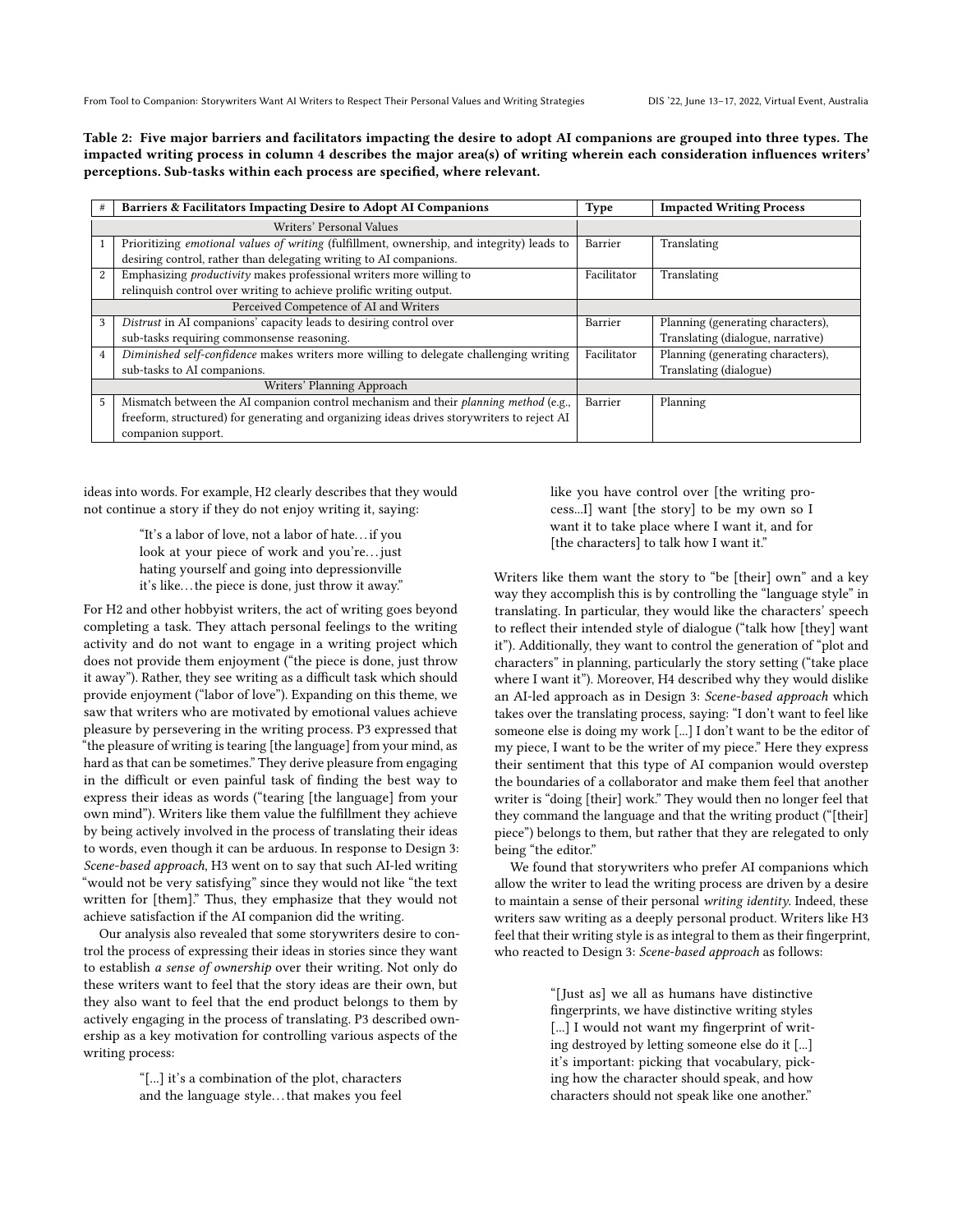They would like to control the language style ("picking that vocabulary"), particularly the character dialogue ("picking how the character should speak"). H3 relates this control to their personal writing identity ("fingerprint of writing"). By allowing an AI to lead the writing ("letting someone else do it") and not engaging in applying their personal language style, they feel that their identity would not be reflected in the end product and that their "fingerprint of writing" would be destroyed.

Finally, some storywriters would like to command the writing process as this allows them to maintain a sense of integrity and pride in their writing. They felt that sacrificing control over translating to increase efficiency would threaten their integrity. Specifically, these writers were concerned that letting the AI do the writing would be dishonorable and that it would feel like cheating. They felt it would be dishonest to use generated content in the final product rather than merely utilizing it as a source of inspiration. H4 exemplifies this attitude in response to Design 3: Scene-based approach, indicating that "it just feels like you're cheating. [If] you got stuck you're just gonna hit this button. . . [and] it'll fill it all rather than give you ideas." Here, H4 expresses that creating an entire draft ("fill it all") with the scene-based AI companion ("hit this button") after creating an outline would make them feel that they are being dishonest ("cheating"). Additionally, some participants expressed concerns that using an AI companion to do the writing may damage their reputation if their audience realizes they are utilizing AI-generated text. They considered that publishing stories containing AI-generated text to be dishonorable and felt that they would be "called out by [their] readers and by [their] conscience" (P7) for using an AI companion. Here, P7 alludes to their fear that readers will react negatively ("call [them] out") if they discover story text was written by AI, even in part. The writer is also concerned that they would damage their own sense of honor ("called out by their conscience") if they let an AI collaborator do the writing.

In contrast to translating support, all storywriters are receptive to leveraging AI companion for co-ideation in plot and character generation since it is not perceived as a threat to their creative control. For instance, writers like H4 who do not want to give up ownership favor using AI companions for ideation support over translating. H4 expressed this attitude:

> "I want to feel ownership over the project in general, but I feel like I'd be much more open to collaboration about the ideas and building things rather than the actual words [...] I would rather collaborate with the AI to build a character or build a plot and build these things, than actually have it write things for me."

Here, H4 expresses that collaboratively generating ideas about characters and plot ("build a character or build a plot") does not threaten their ownership of the writing product, while "havi[ing] the AI write things for [them]" would make them feel that they lose control and ownership over the project. These agents are expected to provide collaborative support which augments existing ideation practices and supports different parts of writing to overcome blocking.

Participants felt that the types of ideation support afforded by AI companions would build on their current practices for developing story narratives and characters and help break through writer's block. Several writers described facing writer's block (H2, H3, H4, H5, H6, H7, P2, P5, P8). They described resorting to the following ideation methods which help overcome this challenge: subconscious ideation while performing an unrelated activity (H2, P1, P2, P7), writing prompts from online sources (e.g., Reddit r/WritingPrompts community<sup>[3](#page-9-0)</sup>) (H2, H3, H4, H6, P11), inspiration from other literary works and other media (H2, H3, H7, P2, P3, P5, P6, P9), collaborating with colleagues and members of their social circle (H1, P4, P8, P10, P11), and conversation roleplaying (H3, H7, P11, P12).

Using AI companions as an ideation mechanism was perceived as an excellent support for plot and character generation by providing serendipitous writing insights shedding light on unthought aspects of story narratives, character arcs, and conversations. First, participants perceived suggestion-based approaches to be helpful in creating brainstorming prompts for plot generation (H1, H5, P2, P3, P6, P7, P10, P11). Unguided suggestions in Design 1: Linear approach provide inspiration from cold start. Participants like H1 felt that suggestions that were "totally random and unexpected" could "give [the writer] ideas of where to go" when they are unsure of the narrative direction. By contrast, guided suggestions in the Design 2: Keyword-based approach support controlled ideation based on the writer's foreknowledge of next events in the story (H1, H5, P2, P6, P10). H1 describes the value of being able to direct suggestions to match narrative direction when developing ideas, expressing that "when writing about a specific theme it can keep your story going in that direction [...] I could see that being quite useful and it could help generate ideas [about that topic]." Looking next at character generation, some participants expressed that Design 4: Character-driven approach can provide a "fresh perspective," much like an external human collaborator which gives a writer new insight into how a character can evolve (P7). This design was also seen as being effective in creating initial characters (P11) and adding characters further in the writing process (P6). Additionally, several storywriters also indicated that the Design 5: Conversation-driven approach would offer an opportunity for understanding characters better by supporting a conversation roleplaying ideation method. For example, H3 indicated that this approach would help them to add depth to characters, saying:

> "The characters need to be 3D and you almost have conversations with them [characters] in your head while you're writing [...] having something like this to just give you a prompt, I would love it since it would let me do that [conversation roleplaying]."

H3 refers to adding depth to characters ["be 3D"] and describes how this design would fit with their existing ideation practice of conversation roleplaying ("have conversations with them [characters] in your head"). Finally, considering ideation in dialogue development, some writers (H1, H3, P12) described that they would use conversation generation as a source of inspiration for advancing conversations. P12 indicated that conversing with the AI companion would elicit novel conversation directions: "It would be helpful in [...] giving me an idea, and I might do it [converse with the AI] a couple [of] times to get a few lines and then I'm ready to go, and

<span id="page-9-0"></span><sup>3</sup>https://www.reddit.com/r/WritingPrompts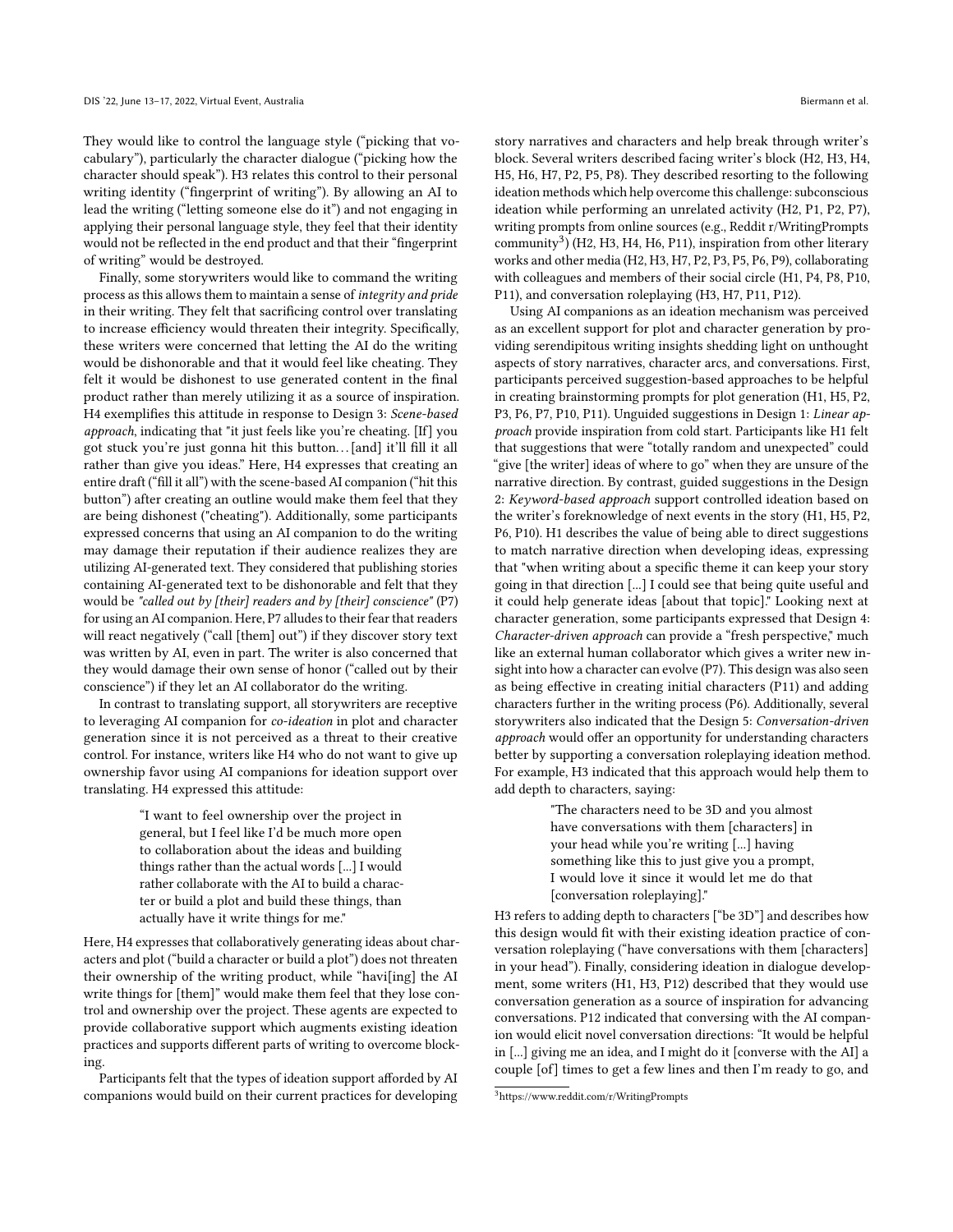I've got an idea of where I'm heading." After conversing with the AI to generate "a few lines" of dialogue they envisioned that they would develop an idea of the direction of the conversation ("an idea of where [they are] heading").

4.1.2 Professional storywriters who prioritize productivity are willing to give away control in translating, envisioning AI companions as writing collaborators. Our analysis revealed that some professional writers are receptive to the notion of letting the AI take the lead in writing and are willing to relinquish control to increase their productivity by collaborating with the AI. This is because these professionals prioritize productivity over the emotional values of writing to achieve financial gain. Thus, this finding expands on existing research investigating other domains of work with outputbased compensation which has demonstrated that increased income is a key incentive driving worker productivity [\[3,](#page-16-31) [11,](#page-16-32) [54,](#page-17-29) [55,](#page-17-30) [86\]](#page-18-22).

Storywriters prioritizing productivity felt that AI-led writing would reduce the effort required in expressing their ideas, thus reducing their workload. Writing the first draft and "getting the words onto the page" (P5) is often challenging and labor-intensive. For instance, P2 described how they would like to use an AI companion based on Design 3: Scene-based approach to provide translating support in this task.

> "It [the AI companion] would take out the busy work of writing out the details. . . of what happens in a scene. This would definitely save a lot of time [in the first draft...]"

They envisioned that AI-led writing would improve productivity by alleviating their burden in the tedious process of writing each scene ("busy work of writing out the details") for the first time when confronted with a blank page. Some writers (P2, P4, P5, P8) hoped that this form of AI-led writing would allow them to deliver writing products to clients more quickly, decreasing the stress of meeting deadlines.

A key reason why writers who prioritize productivity do so is that they see writing as a job for financial gain. While this was not the case for all professionals, 6 of the 13 professional writers (P2, P4, P5, P8, P10, P13) we interviewed showed this tendency, all of whom are gig workers on Upwork.com. For example, P8 "takes on a high volume of work" and "needs the writing process to [be] efficient" to meet their clients' time constraints. They went on to describe generating an income as their main motivation for writing:

> "I work 100% as a ghostwriter. . .it is a business for me. . .it is my living [...] I entered it [writing] as a business [to] pay the bills."

This reveals how writers like them are primarily motivated to write so that they can increase their income to support their livelihood ("it is my living") and meet financial obligations ("pay the bills").

Writers who were receptive to AI-led writing support saw AI companions which assisted in the translating process as writing partners which would augment their own writing ability. This goes beyond what is expected of writing support tools. For instance, P13 described co-writing with an AI companion as follows:

> "It would be really a partnership [...] an AI like this would be partnering with me to make me better at what I'm doing, [better than what]

I can do on my own, [and to] make [writing] more efficient, so that I can speed up my process and be able to deliver the end goal at a quicker rate."

They describe how this "partnership" would allow them to improve their writing ability ("partnering with me to make me better at what I'm doing"), much like collaborating with another writer. Additionally, they expect that the AI co-writer will allow them to surpass the level of writing efficiency they could achieve on their own ("[better than] what I can do on my own [and to] make [writing] more efficient...").

Likewise, P4 indicated that a scene-based AI companion would be helpful in developing a story from an outline. However, they would also like to establish a sense of ownership over the generated content:

> "I think it definitely would help because sometimes even when you have an outline [...] it can be difficult to figure out what do I do with it? How do I make it interesting; how do I make it really fill out the rest of text? So having at least a starter [when] writing scenes could definitely help out [...] I'd probably take the content that it has generated and then [...] put a little of my own spin on it, or [...] maybe reword things [...] add, or edit."

Here, P4 describes the challenge of writing the first draft from an outline ("once you have outline, it can be difficult to figure out what do I do with it"). They envision that the AI companion would reduce their writing burden by giving them a first draft as a starting point ("a starter"). However, they would like to establish their writing identity and ownership in this process ("put a little of [their] own spin on it") by exercising control over the writing style by modifying the generated content ("reword things [...] add, or edit").

Participants' reactions to AI companions which dominate in translating ultimately reveal that all writers aspire to have some degree of control over expressing their ideas. Even those valuing productivity most highly wanted to have some control because they want to form a sense of ownership and have the writing reflect their identity. Therefore, what we see is not a dichotomy, but different shades of ways that writers assign value to their writing practices. We have highlighted the corresponding differences in the type and degree of control storywriters seek in translating.

## <span id="page-10-1"></span>4.2 Trust in AI Companions and Self-confidence

Our storywriters reported having varying degrees of trust in AI companions and in their own writing abilities in specific writing tasks (e.g., generating characters). In contrast to the personal values ascribed to writing, trust and self-confidence impact writers' perception of AI support at the more fine-grained level of specific writing sub-tasks within high level processes such as planning. We highlight how trust and self-confidence influence storywriters' acceptance of AI companions in different writing roles.

<span id="page-10-0"></span>4.2.1 Distrust in AI companions' capabilities leads storywriters to desire control over roles requiring commonsense reasoning, such as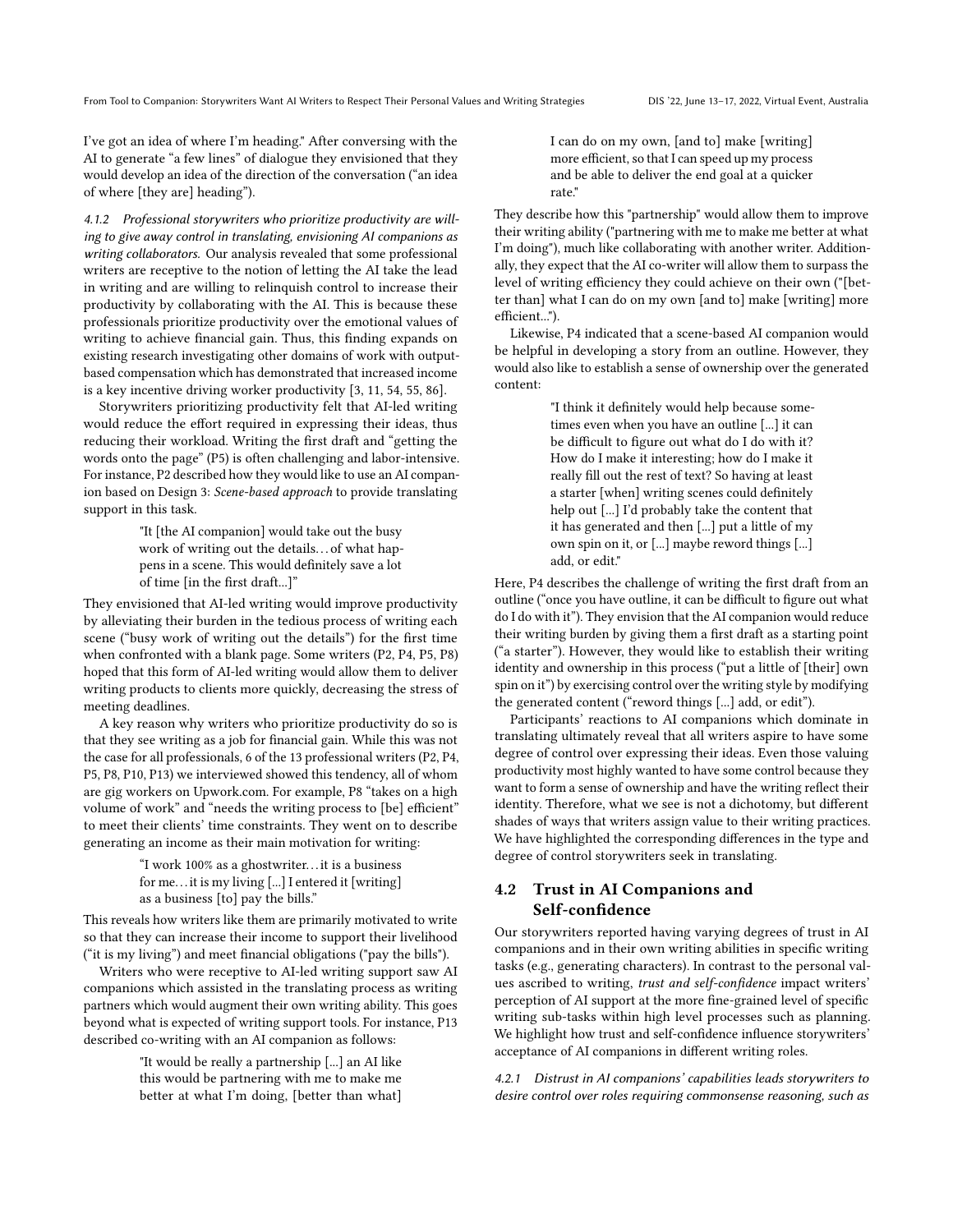character generation. Participants understood the notion of an AI companion and attended to discussing their perception of AI writers' high-level writing capabilities, going far beyond what can be commonly expected from writing support tools (e.g., grammar checking, style transfer, etc.) and including (1) Capturing the background and attributes of characters in character generation, (2) reflecting personality and the current narrative context in translating dialogue, and (3) incorporating the interplay between events in translating narration in scene descriptions.

Looking first at character generation, some writers expected AI companions to be ineffective in this area since they distrusted the AI's capabilities to grasp the contextual, nuanced aspects of characters. Specifically, they felt that an AI companion modelled after Design 4: Character-driven approach would not effectively capture characters' complex goals and personality (H7, P2, P5, P6, P9). Since character development is a complex process, there was a perception that an AI companion would find it challenging to grasp all the attributes of a character based only on the writer's character outline. We found that the cause of this distrust is a perception that the AI would lack intuition. The participants' expectation matches tests showing that generative language models like GPT-3 sometimes show a lack of commonsense reasoning [\[64\]](#page-17-31). Writers felt that this type of reasoning is required to accurately interpret their description of the characters by relating their goals and personality to the wider narrative context. For example, P2 expressed doubt whether the AI would be able to do understand the writer's intention in describing character attributes:

> "Can it [the AI] really understand a character's goals [the writer] stated so that they connect to the story. . . and [can the AI understand] the disposition of the character. . . ? A writer might say, 'oh he's a happy go lucky guy.' What does that really mean? Does that mean, he is a positive person? Or [does it mean] he is self destructive in a way that he ignores problems?"

Here, they describe their distrust in character generation. First, they feel that the AI may not understand the writer's description of characters' goals and would not be able to relate them to the rest of the story ("connect to the story"). They also use the ambiguous term "happy go lucky" as an example of a personality description ("disposition of the character") which can only be resolved by having an intuitive understanding of the character and their background within the context of the story.

Some writers were hesitant to accept AI support in translating dialogue because of distrust in the AI companion's capabilities to capture the narrative context and portray characters' emotions. They felt that AI companions would not be able to create compelling dialogue. Specifically, they did not trust that an AI companion design based on Design 5: Conversation-driven approach would achieve the natural colloquialism of a conversation, being overly perfect in grammar and formal in style. While technically "correct," this style of language would not match the reader's expectation of a natural conversation within the characters' current context. They perceived dialogue to be one of the most challenging parts of writing and felt it would be difficult for an AI to achieve something

which is already demanding for a human writer (P7, P9, P10). P7 expressed this concern by saying:

> "We were taught to write a certain way [...] using complete sentences with a sentence and a verb and preposition. Everything has to be grammatically correct. And I'm afraid that AI would pick up on that [...] it would be very structured and very proper and that's not how we speak in real life [...] artificial intelligence [...] would have a really hard time making it sound natural."

Here, they describe a prescriptive and grammatically correct form of writing taught to beginners ("everything has to be grammatically correct") which is "structured and very proper" but does not match the way humans typically converse ("not how we speak in real life"). Several participants also felt that the AI would not be able to match the scene context and intended narrative direction when generating dialogue (P2, P6, P7, P9, P10, H6). P9 indicated they would not trust the AI to create context-aware dialogue:

> "It would be a struggle [for the AI to convey] the information that you want to get into the scene to move the plot forward with what the character would actually say in that situation [...] I think you...have to be a good writer to do dialogue so that could be quite a challenge for the AI."

Writers like P9 indicated that they felt that dialogue writing demands significant skill for writers ("you have to be a good writer to do dialogue"). When comparing the perceived capabilities of an AI writer to human writers, they felt that the AI would not measure up to an experienced writer. Therefore, they are concerned that the generated dialogue might diverge substantially from the narrative context ("what the character would actually say in that situation") and would not match the writer's idea for advancing the narrative ("move the plot forward").

Finally, some writers expressed scepticism about the ability of the scene-based AI companion to perform complex scene writing as they did not trust that the AI would have an intuitive understanding of the interplay between events and characters. They were concerned that the generated narrative text would not be compelling since it would lack coherence between events and characters which are referenced within the text (P1, P6, P9). Specifically, they felt that it would not be possible for the AI to understand the writer's intention based on the scene outline without requiring a prohibitively high level of detail. P6 expressed that "there are [characters and events] that I'm thinking of that... impacts what's happening now, and what's happening now is going to impact that later and I can't. . .input every single thing into the AI, right?" They explain their concern that the AI's lack of intuitive understanding would mean that they would be obliged to provide an overly detailed outline for a complex narrative ("input everything into the AI") which describes characters, events and the relationship between events ("what's happening now is going to impact that later").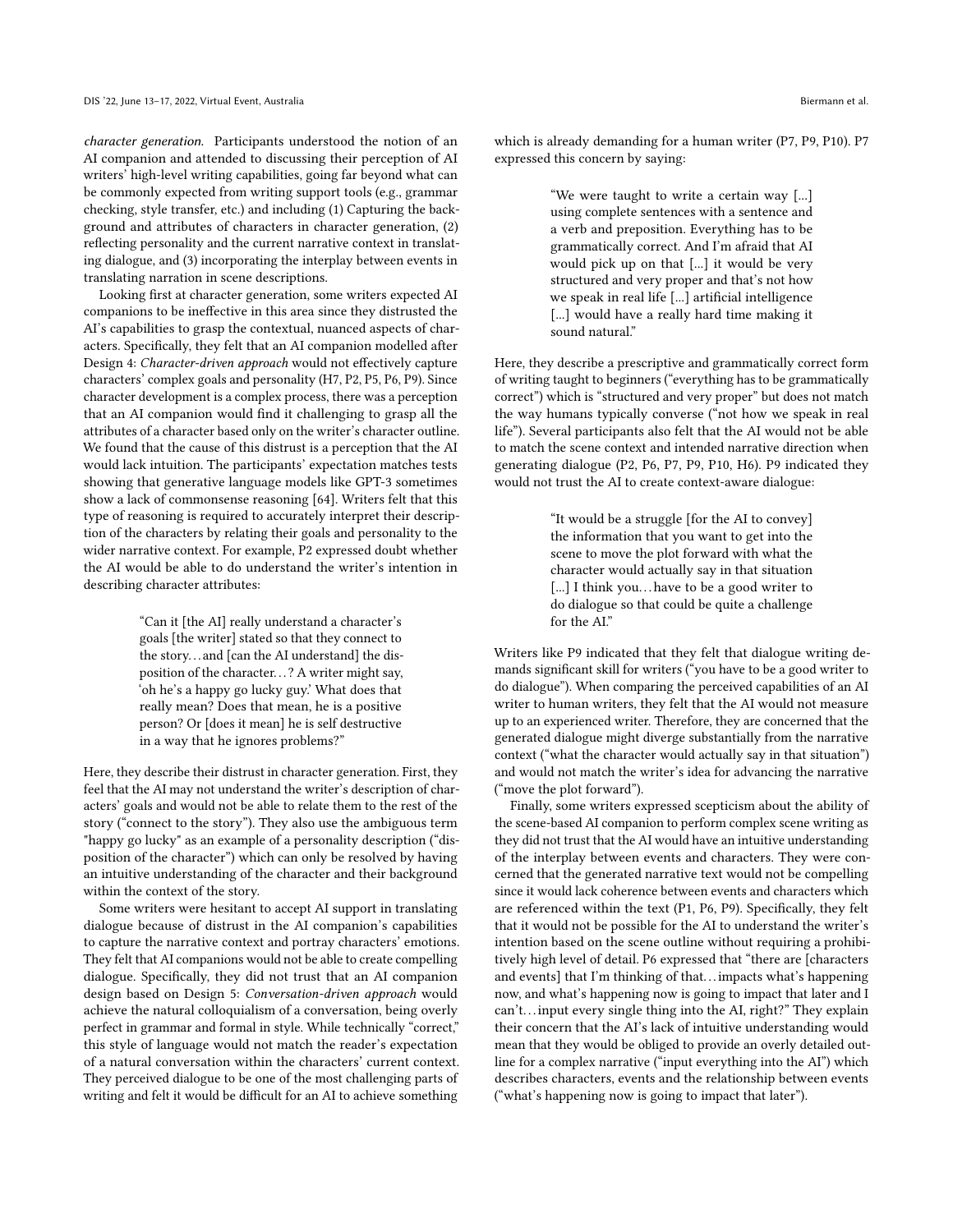4.2.2 Storywriters with diminished self-confidence in performing challenging writing roles are more receptive to AI companion collaboration. Writers' confidence in their own abilities in roles like character generation and translating dialogue, which require an intuitive understanding of context and emotion, influences their perception of AI writing assistance. We found writers are more receptive toward AI companion support in these types of roles when they are less confident in their skill but tend to be hesitant to accept AI collaboration in areas where they feel adept. This sense of selfconfidence is distinct from storywriters' trust in AI companions described in subsection [4.2.1.](#page-10-0) Trust impacts storywriters' perception of AI co-writers based on their judgement of the AI's capabilities. By contrast, self-confidence is determined by writers' trust in their own writing ability. While many storywriters distrusted AI's ability to perform roles like dialogue writing and character generation, our analysis revealed that their self-confidence was another confounding factor influencing their perception of AI assistance in performing challenging tasks requiring commonsense reasoning, particularly context-awareness and an intuitive understanding of emotion. Ultimately, the effects of trust and self-confidence are not contradictory or redundant, and both should be considered in AI companion design.

Storywriters are more willing to give up control and collaborate with the AI in challenging parts of writing where they feel their own abilities are weaker. We found that participants who perceived themselves to be less adept in dialogue writing would like to collaborate with the AI in this area. This can be seen in reactions to Design 5: Conversation-driven approach, like the following:

> "I'm not super strong with dialogue. . .it's not like anyone is going to read my writing because I have fantastic dialogue. . .I would be most willing to pass the buck in that area." (P5)

Here, H5 describes giving up control ("pass the buck") since they have lower confidence in their ability to write dialogue compared to other areas ("not super strong with dialogue"). Likewise, their weakness in character generation tends to motivate storywriters to accept AI help in this role. For instance, P11 finds character generation difficult and said that they would accept help from an AI companion based on Design 4: Character-driven approach.

> "One of my weakest points is character creation. . . so I think that having that [character generation] available to me, would really help me and make that process a lot easier for me."

They emphasize their lack of self-confidence in developing characters ("one of my weakest points") as a key consideration for being receptive towards AI assistance in this area.

By contrast, storywriters would like to be more heavily engaged in areas where they feel confident since this helps maintain a sense of ownership over the writing product. This attitude can be seen in P8's justification of why they dislike the conversation-driven AI companion design where they expressed that:

> "[Writing] the dialogue makes me feel like I have some control... the dialogue has always been mine. . .I think it's probably why I've managed to make a living as a writer, because the one thing that they [clients] 100% need me to

do when I write [writing dialogue], I don't find it difficult."

For writers like P8 who are proficient in writing conversations ("I don't find it difficult"), engaging in translating dialogue establishes a sense of ownership ("the dialogue has always been mine") and they would not like the AI to take over this task. Similarly, storywriters like H2 who felt confident in character generation expressed that they would not accept assistance in this area. They indicated that " [they] wouldn't use this [the character-driven design] since [they] "don't have any problems with characters getting stuck," indicating that they are confident in their own abilities to develop characters.

#### 4.3 Planning Method

Our analysis showed a distinct pattern of two broad types of writers based on where and how frequently in the writing process they perform planning. See Table [1](#page-4-1) which shows each participant's planning approach. These two groups are consistent with the two wellknown approaches to planning in writing: structured and freeform. Structured writers create and adhere to a preconceived story outline while writing. By contrast, freeform writers (sometimes referred to as "partners") switch rapidly between planning and translating throughout the writing process to iteratively plan the narrative while writing and do not create a structured outline. We elaborate why AI companions should match the writer's planning method.

4.3.1 Storywriters expect the AI companion control mechanism to match their planning method for generating and organizing ideas. Writers following a structured approach prefer AI companions which allow them to guide the translating process through a highlevel narrative outline. They need to do ideation and idea organization before they start writing. This group of writers indicated that Design 3: Scene-based approach fits well into their current workflow as it supports top-down planning, with many ranking the design highly (H5, P5, P8, P9, P10). For example, P10 describes how they would like to use a scene list to plan the narrative and convey the structure to the scene-based AI companion.

> "I would actually rely on [the scene-based companion] quite a bit. It would be incredibly helpful to show how the scenes are put together and to compartmentalize so we can see what the skeleton is. . . to then generate a draft. Even if it's later in the writing process, I think this would be helpful for revising [the draft]."

Here, P10 describes how the scene-based design would help support their planning process by dividing the story into scenes ("compartmentalize") and show the relationship between scenes and the overall story structure ("what the skeleton is") before they "generate a draft". They also describe how this design would support revision ("revising [the draft]").

By contrast, writers that engage in an unstructured (freeform) writing approach expect AI companion support which does not require the rigid structure of a plot outline as this would constrain their process of generating and organizing ideas. They need to do ideation and organizing ideas while they are writing. Therefore, freeform writers would like AI companion support which allows them to interleave iterative planning with their translating process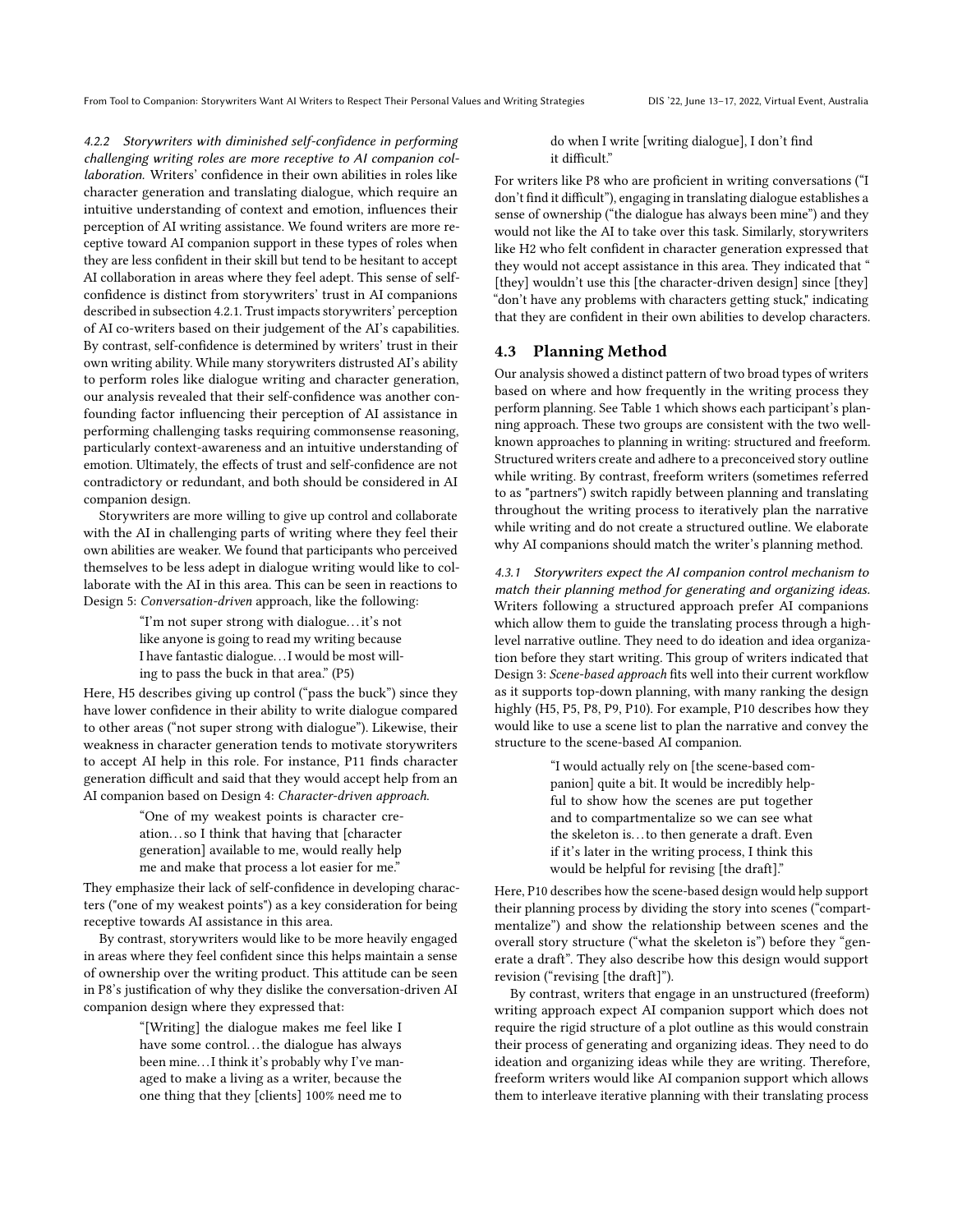so that they can rely on the story they have written so far to guide their ideation. For example, most freeform writers reacted positively to Design 2: Keyword-based approach (H2, H4, H6, P1, P3, P11, P12). Writers like H2 valued the fact that this design does not "require a whole outline" and supports incremental planning by generating small chunks of text based on a brief description and keywords about the next narrative event when they are "stuck on a specific sentence." These writers indicated that they would find it challenging to adapt their planning method to write with an AI companion which requires structured outlining and disliked the Design 3: Scene-based approach (H2, H4, H6, P3, P11, P12). For instance, H4 ranked this design lowest, describing how it would not match their approach to planning:

> For my own writing style, it [the scene-based companion] would not be helpful. . .I'm more of a plan as you go writer. . . and I don't write out full summaries or outlines. . . to have them in the future...it's just not me."

Here, they describe themselves as a "plan as you go writer," indicating that they engage in planning as they write. They explain that this type of support would "not be helpful" since it would force them to plan the narrative ahead of time with "structured summaries or outlines," rather than planning while performing translating.

#### 5 DISCUSSION

## 5.1 Respect for Writers' Value Perception as a Guiding Principle of AI Writers

The existing discourses about AI design have been focused on performance, such as speed and costs, and social values, including privacy and fairness [\[47\]](#page-17-32). Within the domain of AI co-creation, our study sheds light on a new dimension of considerations – personal values. Our findings have highlighted that storywriters expect the design of a human-AI co-writing mechanism shall respect their value perceptions of writing tasks. Previous work in AI cocreation [\[71\]](#page-17-16) has emphasized that artists want to clearly distinguish their role from that of the AI and that they would like to take the lead in the process of creation through fine-grained control at every step, only delegating "chores" and follow-up work which are troublesome or tiring (e.g., coloring regions of an image). However, we have revealed that this is not always the case for storywriters. While writers who highly value their own fulfillment, ownership, and integrity want to lead a particular writing task of translating, those that emphasize their productivity and financial gain are willing to let the AI do the writing. To illustrate the importance of considering writers' values in AI co-writer design, we present an example of a storywriter and describe how an AI companion should behave to meet their idiosyncratic needs.

Mary $^4$  $^4$  is a professional writer who works for clients on Upwork.com and other gig platforms, writing fictional novels, short stories, and scripts for video games and videos. She depends on writing for her livelihood. Meeting clients' deadlines is therefore vitally important to her, and thus she wants to achieve prolific writing. At the same time, she would like to achieve satisfaction by producing a writing product which meets her personal standards, satisfies the client, and engages the reader. She feels a moderate sense of ownership over her writing and wants it to reflect her own voice and identity, even if an AI writer performs translating. Having control over writing style allows her to establish this sense of ownership, although she is willing to give up control over the story plot and character arcs based on clients' instructions and input from collaborators. When developing a narrative, Mary follows a structured, plot-driven writing approach. Mary trusts that AI will be able to create compelling characters and dialogue which reflects characters' personality and the narrative context. However, in scene generation, she feels that it would not be able to match her writing style. Finally, Mary has a high degree of self-confidence in character development and does not find this area challenging.

Considering Mary's profile, an ideal AI companion will prioritize Mary's need for productivity but also consider her desire to control writing style, and her structured writing method. Her role in the writing process should be to generate character and plot ideas and to iteratively revise content while the AI does the "heavy lifting" of writing the body of the text. Given Mary's structured writing approach and primary requirement for productivity, the writing companion should support scene generation based on her plot outlines. It should allow her to tailor the generated content to match her own voice, taking care to adapt to her writing style. The AI companion should also provide collaborative dialogue generation and guided text suggestions which match the style of existing text, further increasing her efficiency while giving control over style. In addition, the AI should afford collaborative ideation to increase efficiency in the planning process.

The AI companion described above is ideal to writers who share the value systems and priorities with Mary. This persona highlights professional storywriters who prioritize productivity as the major type of user of AI companions which lead the translating process. However, our participants manifested diverse characters in terms of the emphasis on different values as it relates to the other considerations such as trust, self-confidence, and writing method. Moreover, differences in these dimensions did not follow any predictable patterns, and it was not possible for us to identify concrete types of writers for which AI support mechanisms can be standardized. AI companions, therefore, need to adapt to the idiosyncratic character of the writer, much like human collaborators which negotiate and adapt to different working styles among each other. This implication poses design challenges in creating contextually adaptive AI agent, as foreshadowed in [\[50\]](#page-17-33).

#### 5.2 Implications of Storywriters' Trust

Users' distrust has been shown to negatively influence their reliance on automated systems, particularly when trust to AI is lower than self-confidence [\[56\]](#page-17-34). Our findings have revealed how diminished trust or increased self-confidence can lead storywriters to reject AI writing assistance in particular writing roles. Considering trust in working with an AI companion, previous work has focused on tasks with a well defined "correct" outcome. These include tasks like controlling an automated pasteurization plant [\[56\]](#page-17-34), controlling central heating for a plant [\[66\]](#page-17-35), and playing chess [\[18\]](#page-16-33). However, evaluating the effect of trust in creative tasks like storywriting is

<span id="page-13-0"></span><sup>4</sup> a pseudonym, previously referred to as P13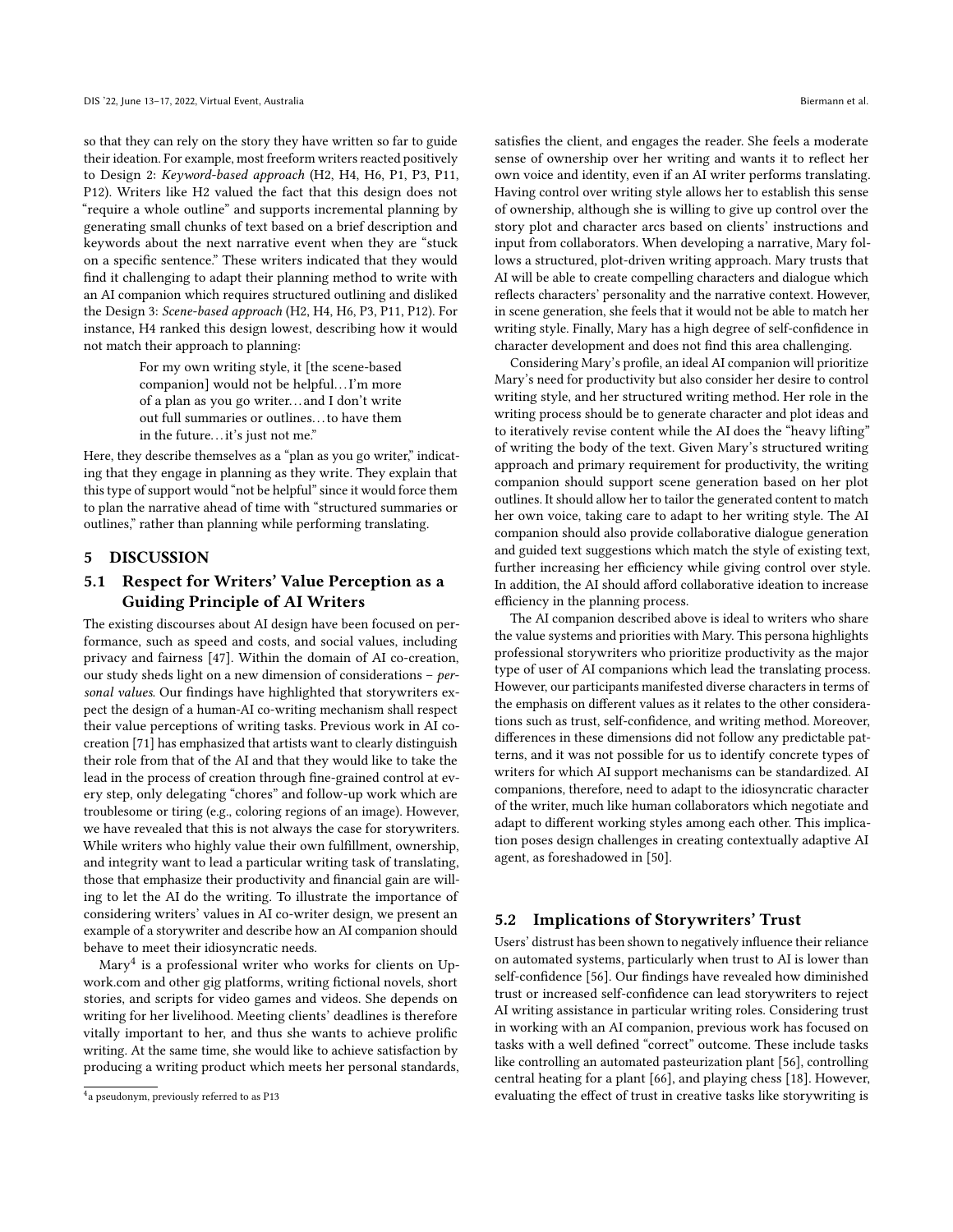challenging since the most desirable outcome is inherently subjective. For example, a next-sentence suggestion might not match the writer's intention within the narrative context, but it may inspire a novel story direction.

Our findings offer a glimpse into the impact of storywriters' trust in AI co-writers (see subsection [4.2\)](#page-10-1). We showed that many writers distrust AI in performing roles that require commonsense reasoning and an intuitive understanding of the narrative context and characters' emotions. They would like to be able to effectively direct the AI co-writer when it is performing these types of roles. However, much like guiding a powerful horse, effectively controlling a language model requires the correct control mechanism to "rein in" its vast capabilities. This problem is confounded since writers want to control many dimensions of writing (e.g., topic, characters, plot, language sentiment). Improving the capabilities of generative language models and AI writing tools in capturing context and emotion is key in overcoming storywriters' existing distrust. Additionally, providing users explainability of the automated system's output promises to create an increased sense of trust [\[31,](#page-16-34) [42,](#page-17-36) [65,](#page-17-19) [79\]](#page-17-37). However, offering users a useful explanation is challenging due to the complexity of large language models. The ideation tool in [\[20\]](#page-16-5) takes a decisive step in addressing both these challenges in the field of AI co-writing by providing sketching control to guide characters' fortune in the narrative and a visualization of the model's output to support sensemaking. At the same time, this sketch-based interaction approach intuitively communicates to users that there will be some degree of uncertainty in the output text, lowering their expectations for control. However, additional work is needed in AI co-creation to develop AI writing companions that go beyond ideation to establish trust in AI-led writing under human direction.

## 5.3 Storywriters' Sense of Integrity and Readers' Perception of AI Generated Content

Our findings have shown that maintaining a sense of integrity is important for writers who cherish the emotional values of writing. They attached feelings of pride to producing content that they perceive as authentic. They maintained that using AI-generated text in their work would feel dishonest, diminishing their sense of pride in their writing. Additionally, these writers were concerned that readers would react negatively if they realized that any part of the writing was produced by an AI co-writer. This raises the question: how does the reader's perception of stories which have been co-written with AI shape the culture of storywriting, and how does this perception impact writers' values and preferences for AI companion support?

We can look to previous studies on perceptions towards AIgenerated content for potential clues to answering this question. In the case of journalism, readers generally do not perceive a significant difference in credibility between AI-generated and AI cowritten articles from those written completely by human journalists [\[100\]](#page-18-23). However, earlier work showed that they find human-written articles to be more readable and enjoyable [\[22\]](#page-16-35), with the difference in perceived readability being particularly pronounced when users were informed of the article source (i.e., human or AI) [\[40\]](#page-17-38). This

reveals a potential bias against the AI-generated content. It remains to be seen whether this will still be the case in the face of improvements in AI language generation technologies. Our findings suggest that storywriters perceive readers to be extremely sensitive to the writers' unique identity ("fingerprint of writing") reflected in their writing. Therefore, readers may be biased against content which deviates from expectations. Beyond writing, humans may also be biased against AI-generated visual art as they evaluate paintings perceived to painted by humans significantly higher than those they believe were created by AI [\[77\]](#page-17-39). Viewers also tend to view a piece more as "art" when it was created by a human rather than AI, since they felt the latter lacks human emotion, originality, and uniqueness [\[43\]](#page-17-40). However, based on the results in [\[33\]](#page-16-36), it is unclear whether this bias exists in all art styles, as participants found the AI-generated art to be more novel and aesthetically pleasing in their study. Further studies are required to explore whether there is audience bias against AI-generated content which extends to textual forms of artistic expression such as storywriting.

## 5.4 Cognitive Models and Writers' Perception of AI Companions

Our findings revealed that storywriters' emotional values (e.g., ownership) and need for productivity influence their perception of AI companions and ultimately determine the role that they want such technology to play in their writing process. To describe writers' envisioned roles of AI companions requires different cognitive models. We therefore relate our findings to Gero and Chilton's discussion on three main cognitive models of usage for AI writers [\[38,](#page-16-1) p. 9]: co-creative partner, cognitive offloading tool, and casual creator [\[24\]](#page-16-14). Participants who used their tool as a co-creative partner felt that it was doing an excessive portion of the writing work, while those who utilized it as a cognitive offloading tool only allowed the tool to assist in narrow and specific word generation. Finally, those who employed the tool as a casual creator, felt that it would allow them to explore new creative directions. While their discussion emphasizes ownership as a key consideration for writers, our findings have highlighted how several additional emotional values, such as fulfillment and integrity, and productivity impact writers' perception of AI assistance. To specify, hobbyist writers emphasizing the emotional values of writing see AI companions which dominate in the translating process as co-creative partners which would overstep their boundaries, diminishing not only ownership but also fulfillment and integrity. They would prefer to use AI companions as casual creators for generating story and character ideas as part of planning, only using AI-generated output as a source of inspiration. In stark contrast, storywriters who prioritized productivity would like to employ AI co-writers as co-creative partners to help turn their ideas into words in the translating process and ease their writing burden.

## 5.5 Reactions to AI Companion Designs and Design Implications

Throughout our findings, we have utilized storywriters' reactions to our AI companion designs as evidence to show which barriers and facilitators influence writers' perception of AI companions and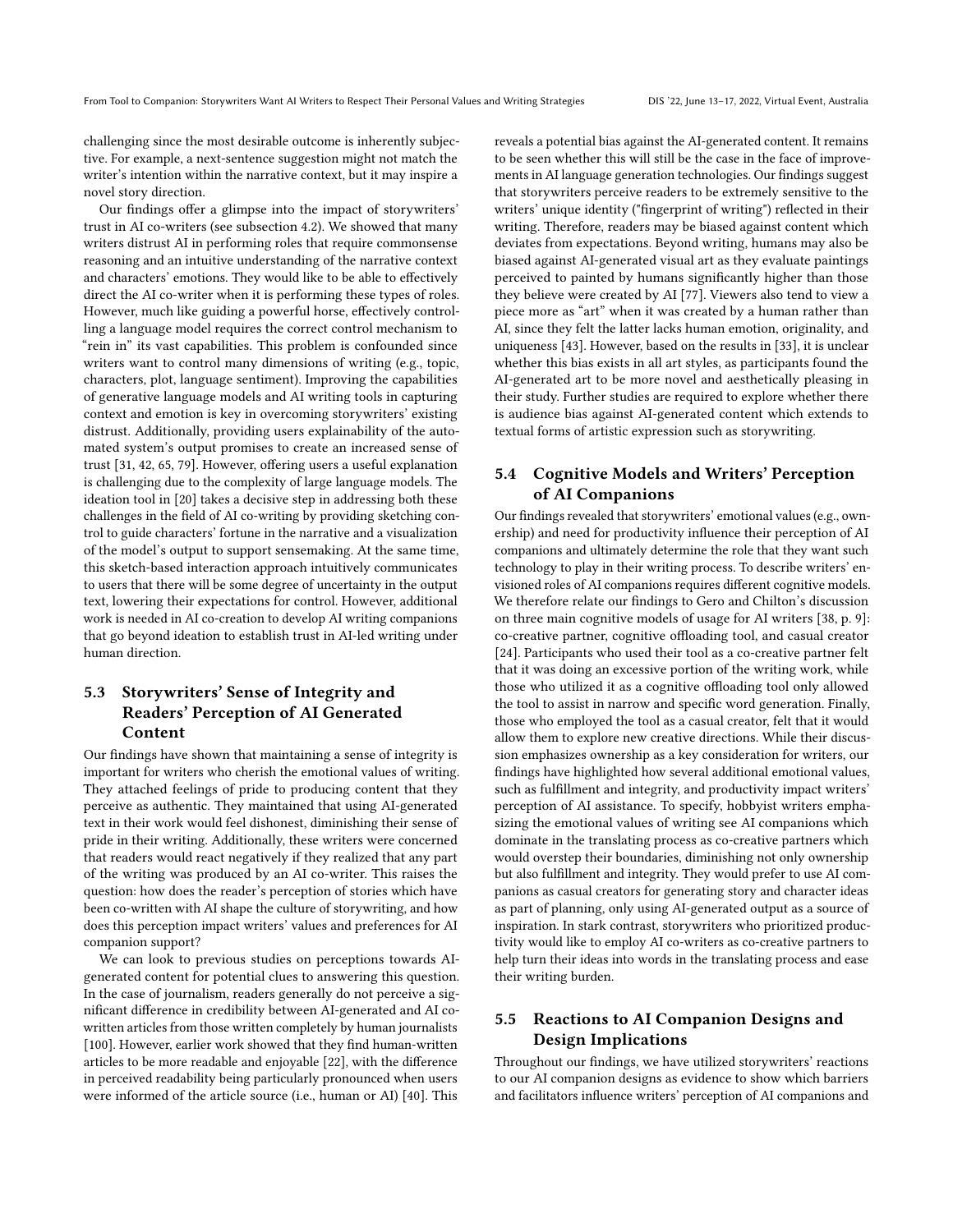to highlight how these considerations would be impacted by different ways of dividing roles in writing sub-tasks. We would now like to give an overview of participants' reactions to our designs and discuss a few potential design implications. First, we highlighted that storywriters are receptive to the notion of co-ideation support and expect the AI companion to act merely as a mechanism for exploring ideas. This was apparent in their reactions to the suggestion-based designs (Design 1: Linear approach and Design 2: Keyword-based approach). Storywriters felt that an AI companion based on the linear design would be helpful in developing ideas when the story direction was unclear, while a Keyword-based AI companion would be helpful for building on their pre-existing notions of plot direction. Additionally, they felt that Design 4: Character-driven approach would be helpful for ideating about character arcs, despite concerns that such an AI companion might not always capture the characters' complex goals and personality due to a lack of intuition (commonsense reasoning). By contrast, when envisioning translating support, it was clear that storywriters had much higher expectations. This was particularly apparent in reactions to Design 3: Scene-based approach. Participants expected this type of AI companion to take on the role of a co-writer which would understand their plot outline and other instructions. While several writers were hopeful that this type of agent would significantly increase their writing output for both narrative and dialogue, they expressed concerns that it would not understand the relationship between plot events and between characters. Additionally, some writers envisioned that an AI companion based on Design 5: Conversation-driven approach would aid in the challenging task of translating dialogue. However, there was a concern that generated dialogue would lack naturalness, failing to match the context and the characters' personality.

These differences in participants' reactions reveal the importance of managing user expectations when designing AI companions. The design for co-ideation should therefore emphasize exploration over efficiency. For example, this type of agent can generate multiple versions of the requested text to stimulate divergent narrative directions. At the same time, authors should still have the option to control the story direction, if desired, as in the keyword-based design. By contrast, AI companions which support translating should be designed to efficiently develop fully expanded text based on the writer's intention. Here, the focus should be efficiency rather than exploration. It is important that the generated text should closely match the writer's plot, as well as their writing style. In particular, it should maintain coherence between plot events and characters' development in the narrative, as well as matching the context and colloquialism of natural dialogue. Writers should also be able to provide a high-level outline which is converted into a full draft and request the AI companion to revise the text if it does not match their goals.

#### 6 CONCLUSION AND FUTURE WORK

Collaborative writing with AI promises to significantly enhance writers' ideation capacity and ease their writing burden in translating, allowing them to focus on executive planning. Currently, writers face challenges such as writer's block and cognitive overload in the complex task of storywriting. Our design workbook study used five AI co-writing approaches to identify storywriters'

perception of diverse types of AI companion support which promise to address these challenges. Analyzing interview data revealed that storywriters' attitude towards AI companions is strongly impacted by five main barriers and facilitators. Our findings have implications for storywriters' intellectual well-being, as we describe the effects of the values writers ascribe to writing. Writers desired to maintain control and express their ideas on their own when they cherished the emotional values (e.g., fulfillment, ownership, and integrity). Additionally, they wished to perform challenging writing sub-tasks themselves when they had diminished trust in the AI or high self-confidence. Finally, writers were not receptive to AI companion support if its control mechanism did not match their planning method. By contrast, professional storywriters who prioritized productivity were willing to let the AI take the lead to achieve a high volume of writing output, reducing their workload. When they had diminished self-confidence in challenging writing roles, writers were also more receptive to AI collaboration. Our results assist in capturing storywriters' needs and ultimately set the stage for AI companion design, supporting a novel writing paradigm with vast potential in creative writing and beyond.

While our static design probe offered novel insights into storywriters' perception of AI collaboration, future work is needed to assess users' dynamic interactions with AI co-writers, since our approach was limited to speculative interaction. Although it was infeasible to tackle the task of developing a set of AI companions within the scope of this study, our contributions lay the groundwork for future AI co-writer design and evaluation. Comparing the usage of co-ideation and AI-led writing tools in hobbyist and professional writers would provide further insights into the effects of the considerations we identified. Additionally, we expected that participants' genre of writing work (e.g., short story writing or game storywriting) would influence their perception of AI companion collaboration. However, the interview data did not reveal any patterns indicating that this was the case. Further investigation focusing specifically on genre-specific writing needs might reveal patterns that were latent in our study. Finally, it would be helpful to explore the effect of writers' AI literacy on their value perception, integrity, ownership, and trust.

Another potential future direction is the application of AI companions in training novice writers. We foresee that AI companions could be beneficial in an educational context, particularly for prospective writers who do not have access to individualized writing training. Here, one issue to be explored is learners' potential overreliance on co-writing support and how this would impact their natural learning process.

#### ACKNOWLEDGMENTS

This work was partially supported by the NSERC Discovery Grant and CREATE programs, as well as the KEIT grant funded by the Korean government (MOTIE, No. 20009940).

#### **REFERENCES**

<span id="page-15-0"></span>[1] Saleema Amershi, Dan Weld, Mihaela Vorvoreanu, Adam Fourney, Besmira Nushi, Penny Collisson, Jina Suh, Shamsi Iqbal, Paul N. Bennett, Kori Inkpen, Jaime Teevan, Ruth Kikin-Gil, and Eric Horvitz. 2019. Guidelines for Human-.<br>AI Interaction. In *Proceedings of the 2019 CHI Conference on Human Factors* in Computing Systems (CHI '19) (May 4 - 9, 2019, Glasgow, Scotland, UK).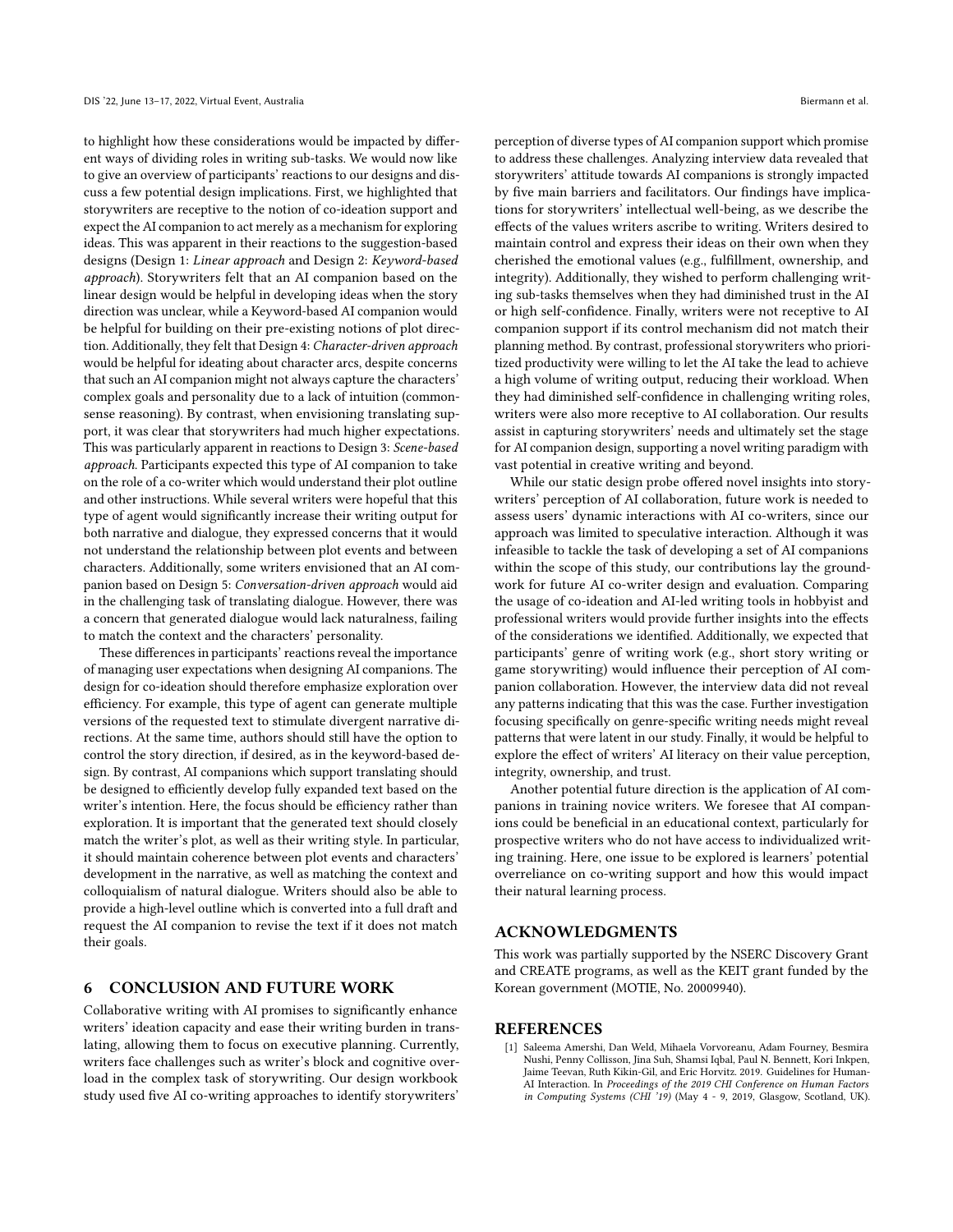Association for Computing Machinery, New York, NY, USA, 1–13. [https:](https://doi.org/10.1145/3290605.3300233) [//doi.org/10.1145/3290605.3300233](https://doi.org/10.1145/3290605.3300233)

- <span id="page-16-7"></span>[2] Prithviraj Ammanabrolu, Ethan Tien, Wesley Cheung, Zhaochen Luo, William Ma, Lara J. Martin, and Mark O. Riedl. 2020. Story Realization: Expanding Plot Events into Sentences. Proceedings of the AAAI Conference on Artificial Intelligence 34, 05 (Apr 2020), 7375–7382. [https://doi.org/10.1609/aaai.v34i05.](https://doi.org/10.1609/aaai.v34i05.6232) [6232](https://doi.org/10.1609/aaai.v34i05.6232)
- <span id="page-16-31"></span>[3] Oriana Bandiera, Iwan Barankay, and Imran Rasul. 2007. Incentives for Managers and Inequality among Workers: Evidence from a Firm-Level Experiment. The Quarterly Journal of Economics 122, 2 (2007), 729–773. [http://www.jstor.org/](http://www.jstor.org/stable/25098857) [stable/25098857](http://www.jstor.org/stable/25098857)
- <span id="page-16-29"></span>[4] Rosanne Bane. 2010. Bane, The Writer's Brain- What Neurology Tells Us about Teaching Creative Writing. Creative Writing: Teaching Theory & Practice 2, 1 (2010), 10 pages. [http://www.rosannebane.com/uploads/2/5/6/2/25628316/the\\_](http://www.rosannebane.com/uploads/2/5/6/2/25628316/the_writers_brain.rosanne_bane.41-501.pdf) [writers\\_brain.rosanne\\_bane.41-501.pdf](http://www.rosannebane.com/uploads/2/5/6/2/25628316/the_writers_brain.rosanne_bane.41-501.pdf)
- <span id="page-16-9"></span>[5] Michael Barnett, Heather Wagner, Anne Gatling, Janice Anderson, Meredith Houle, and Alan Kafka. 2006. The Impact of Science Fiction Film on Student Understanding of Science. Journal of Science Education and Technology 15, 2 (Sep 2006), 179–191.<https://doi.org/10.1007/s10956-006-9001-y>
- <span id="page-16-10"></span>[6] Christoph Bartneck, Tomohiro Suzuki, Takayuki Kanda, and Tatsuya Nomura. 2006. The influence of people's culture and prior experiences with Aibo on their attitude towards robots. AI & SOCIETY 21,  $1 - 2$  (Nov 2006), 217-230. <https://doi.org/10.1007/s00146-006-0052-7>
- <span id="page-16-18"></span>[7] Russell W. Belk. 1988. Possessions and the Extended Self. Journal of Consumer Research 15, 2 (Sep 1988), 139.<https://doi.org/10.1086/209154>
- <span id="page-16-25"></span>[8] Robert A Berman. 1997. Fade In: The Screenwriting Process (2 ed.). Michael Wiese Productions, Studio City, Los Angeles, CA, USA.
- <span id="page-16-21"></span>[9] Mark Blythe, Enrique Encinas, Jofish Kaye, Miriam Lueck Avery, Rob McCabe, and Kristina Andersen. 2018. Imaginary Design Workbooks: Constructive Criticism and Practical Provocation. In Proceedings of the 2018 CHI Conference on Human Factors in Computing Systems (CHI '18) (April 21–26, 2018, Montreal, QC, Canada). ACM, New York, NY, USA, 12 pages. [https://doi.org/10.1145/](https://doi.org/10.1145/3173574.3173807) [3173574.3173807](https://doi.org/10.1145/3173574.3173807)
- <span id="page-16-30"></span>[10] Margaret A Boden. 1990. The Creative Mind: Myths and Mechanisms (2 ed.). Routledge, London.
- <span id="page-16-32"></span>[11] Alison L. Booth and Jeff Frank. 1999. Earnings, Productivity, and PerformanceRelated Pay. Journal of Labor Economics 17, 3 (Jul 1999), 447-463. [https:](https://doi.org/10.1086/209927) [//doi.org/10.1086/209927](https://doi.org/10.1086/209927)
- <span id="page-16-3"></span>[12] Alice C Brand and Phoebe A Leckie. 1988. The Emotions of Professional Writers. Journal of Psychology 122, 5 (Sep 1988), 421–439. [https://doi.org/10.1080/](https://doi.org/10.1080/00223980.1988.10542948) [00223980.1988.10542948](https://doi.org/10.1080/00223980.1988.10542948)
- <span id="page-16-27"></span>[13] Virginia Braun and Victoria Clarke. 2006. Using thematic analysis in psychology. Qualitative Research in Psychology 3, 2 (Jan 2006), 77–101. [https://doi.org/10.](https://doi.org/10.1191/1478088706qp063oa) [1191/1478088706qp063oa](https://doi.org/10.1191/1478088706qp063oa)
- <span id="page-16-28"></span>[14] Virginia Braun, Victoria Clarke, Nikki Hayfield, and Gareth Terry. 2019. Thematic Analysis. In Handbook of Research Methods in Health Social Sciences, Pranee Liamputtong (Ed.). Springer Singapore, Singapore, 843–860. [https:](https://doi.org/10.1007/978-981-10-5251-4_103) [//doi.org/10.1007/978-981-10-5251-4\\_103](https://doi.org/10.1007/978-981-10-5251-4_103)
- <span id="page-16-0"></span>[15] Tom Brown, Benjamin Mann, Nick Ryder, Melanie Subbiah, Jared D Kaplan, Prafulla Dhariwal, Arvind Neelakantan, Pranav Shyam, Girish Sastry, Amanda Askell, Sandhini Agarwal, Ariel Herbert-Voss, Gretchen Krueger, Tom Henighan, Rewon Child, Aditya Ramesh, Daniel Ziegler, Jeffrey Wu, Clemens Winter, Chris Hesse, Mark Chen, Eric Sigler, Mateusz Litwin, Scott Gray, Benjamin Chess, Jack Clark, Christopher Berner, Sam McCandlish, Alec Radford, Ilya Sutskever, and Dario Amodei. 2020. Language Models are Few-Shot Learners. In Advances in Neural Information Processing Systems, H. Larochelle, M. Ranzato, R. Hadsell, M. F. Balcan, and H. Lin (Eds.), Vol. 33. Curran Associates, Inc., Red Hook, NY, US, 1877–1901. [https://proceedings.neurips.cc/paper/2020/file/](https://proceedings.neurips.cc/paper/2020/file/1457c0d6bfcb4967418bfb8ac142f64a-Paper.pdf) [1457c0d6bfcb4967418bfb8ac142f64a-Paper.pdf](https://proceedings.neurips.cc/paper/2020/file/1457c0d6bfcb4967418bfb8ac142f64a-Paper.pdf)
- <span id="page-16-4"></span>[16] Alex Calderwood, Vivian Qiu, K. Gero, and Lydia B. Chilton. 2020. How Novelists Use Generative Language Models: An Exploratory User Study. In HAI-GEN+ user2agent@IUI (IUI '20 Workshops) (March 17 - 20, 2020, Cagliari, Italy). CEUR Workshop Proceedings, Aachen, Germany, 5 pages. [http://ceur-ws.org/Vol-](http://ceur-ws.org/Vol-2848/HAI-GEN-Paper-3.pdf)[2848/HAI-GEN-Paper-3.pdf](http://ceur-ws.org/Vol-2848/HAI-GEN-Paper-3.pdf)
- <span id="page-16-22"></span>[17] Janet X. Chen, Francesco Vitale, and Joanna McGrenere. 2021. What Happens After Death? Using a Design Workbook to Understand User Expectations for Preparing their Data. In Proceedings of the 2021 CHI Conference on Human Factors in Computing Systems (CHI '21) (May 8 – 13, 2021, Yokohama, Japan). ACM, New York, NY, USA, 13 pages.<https://doi.org/10.1145/3411764.3445359>
- <span id="page-16-33"></span>[18] Leah Chong, Guanglu Zhang, Kosa Goucher-Lambert, Kenneth Kotovsky, and Jonathan Cagan. 2022. Human confidence in artificial intelligence and in themselves: The evolution and impact of confidence on adoption of AI advice. Computers in Human Behavior 127 (2022), 107018. [https://doi.org/10.1016/j.chb.2021.](https://doi.org/10.1016/j.chb.2021.107018) [107018](https://doi.org/10.1016/j.chb.2021.107018)
- <span id="page-16-12"></span>[19] John Joon Young Chung, Shiqing He, and Eytan Adar. 2021. The Intersection of Users, Roles, Interactions, and Technologies in Creativity Support Tools. In Designing Interactive Systems Conference 2021 (DIS '21). Association for Computing Machinery, New York, NY, USA, 1817–1833. [https:](https://doi.org/10.1145/3461778.3462050)

[//doi.org/10.1145/3461778.3462050](https://doi.org/10.1145/3461778.3462050)

- <span id="page-16-5"></span>[20] John Joon Young Chung, Kim Wooseok, Kang Min Yoo, Hwaran Lee, Eytan Adar, and Minsuk Chang. 2022. TaleBrush: Sketching Stories with Generative Pretrained Language Models. In Proceedings of the 2022 CHI Conference on Human Factors in Computing Systems (CHI '22) (April 29-May 5, 2022, New Orleans, LA, USA). Association for Computing Machinery, New York, NY, USA, 19 pages. <https://doi.org/10.1145/3491102.3501819>
- <span id="page-16-6"></span>[21] Elizabeth Clark, Anne Spencer Ross, Chenhao Tan, Yangfeng Ji, and Noah A. Smith. 2018. Creative Writing with a Machine in the Loop: Case Studies on Slogans and Stories. In 23rd International Conference on Intelligent User Interfaces (IUI '18) (March 7–11, 2018, Tokyo, Japan). Association for Computing Machinery, New York, NY, USA, 329–340.<https://doi.org/10.1145/3172944.3172983>
- <span id="page-16-35"></span>[22] Christer Clerwall. 2014. Enter the Robot Journalist. Journalism Practice 8, 5 (Sep 2014), 519–531.<https://doi.org/10.1080/17512786.2014.883116> Routledge.
- <span id="page-16-8"></span>[23] Andy Coenen, Luke Davis, Daphne Ippolito, Emily Reif, and Ann Yuan. 2021. Wordcraft: a Human-AI Collaborative Editor for Story Writing. In Proceedings of the First Workshop on Bridging Human–Computer Interaction and Natural Language Processing. Association for Computational Linguistics, Stroudsburg, PA, USA, 7 pages.
- <span id="page-16-14"></span>[24] Kate Compton and Michael Mateas. 2015. Casual Creators. In Proceedings of the Sixth International Conference on Computational Creativity (ICCC 2015) (June 29 – July 2, 2015, Park City, Utah, USA), Hannu Toivonen, Simon Colton, Michael Cook, and Dan Ventura (Eds.). Brigham Young University, Park City, Utah, 228–235.
- <span id="page-16-24"></span>[25] N. Dahlbäck, A. Jönsson, and L. Ahrenberg. 1993. Wizard of Oz studies — why and how. Knowledge-Based Systems 6, 4 (1993), 258-266. [https://doi.org/10.](https://doi.org/10.1016/0950-7051(93)90017-N) [1016/0950-7051\(93\)90017-N](https://doi.org/10.1016/0950-7051(93)90017-N)
- <span id="page-16-23"></span>[26] Scott Davidoff, Min Kyung Lee, Anind K. Dey, and John Zimmerman. 2007. Rapidly Exploring Application Design Through Speed Dating. In UbiComp 2007: Ubiquitous Computing. UbiComp 2007 (September 16 - 19, 2007, Innsbruck, Austria) (Lecture Notes in Computer Science, LNCS volume 4717). Springer, Berlin, Heidelberg, 429–446. [https://doi.org/10.1007/978-3-540-74853-3\\_25.](https://doi.org/10.1007/978-3-540-74853-3_25.)
- <span id="page-16-11"></span>[27] Nicholas Davis, Chih-Pin Hsiao, Yanna Popova, and Brian Magerko. 2015. An Enactive Model of Creativity for Computational Collaboration and Co-creation. In Creativity in the Digital Age, Nelson Zagalo and Pedro Branco (Eds.). Springer London, London, 109–133. [https://doi.org/10.1007/978-1-4471-6681-8\\_7](https://doi.org/10.1007/978-1-4471-6681-8_7)
- <span id="page-16-13"></span>[28] Nicholas Davis, Chih-PIn Hsiao, Kunwar Yashraj Singh, Lisa Li, and Brian Magerko. 2016. Empirically Studying Participatory Sense-Making in Abstract Drawing with a Co-Creative Cognitive Agent. In Proceedings of the 21st International Conference on Intelligent User Interfaces (IUI '16) (March 7 - 10, 2016, Sonoma, CA, USA). Association for Computing Machinery, New York, NY, USA, 196–207.<https://doi.org/10.1145/2856767.2856795>
- <span id="page-16-15"></span>[29] Nicholas Mark Davis. 2013. Human-Computer Co-Creativity: Blending Human and Computational Creativity. In The Doctoral Consortium at AIIDE 2013: Papers from the 2013 AIIDE Workshop, Vol. 9. The AAAI Press, Palo Alto, California,  $9 - 12.$
- <span id="page-16-17"></span>[30] Helga Dittmar. 1991. Meanings of material possessions as reflections of identity: Gender and social-material position in society. Journal of Social Behavior and Personality 6, 6 (1991), 561–585. [https://doi.org/10.1016/0167-4870\(94\)90011-6](https://doi.org/10.1016/0167-4870(94)90011-6)
- <span id="page-16-34"></span>[31] Mary T. Dzindolet, Scott A. Peterson, Regina A. Pomranky, Linda G. Pierce, and Hall P. Beck. 2003. The role of trust in automation reliance. International Journal of Human-Computer Studies 58, 6 (Jun 2003), 697–718. [https://doi.org/](https://doi.org/10.1016/S1071-5819(03)00038-7) [10.1016/S1071-5819\(03\)00038-7](https://doi.org/10.1016/S1071-5819(03)00038-7)
- <span id="page-16-26"></span>[32] Lajos Egri. 1960. The Art of Dramatic Writing (1 ed.). Simon & Schuster, New York, NY, USA.
- <span id="page-16-36"></span>[33] Ahmed Elgammal, Bingchen Liu, Mohamed Elhoseiny, and Marian Mazzone. 2017. CAN: Creative Adversarial Networks, Generating "Art" by Learning About Styles and Deviating from Style Norms. In Proceedings of the 8th International Conference on Computational Creativity (ICCC 2017) (June 19 - 23, 2017, Atlanta, GA, USA). Georgia Institute of Technology, Atlanta, GA, USA, 22 pages.
- <span id="page-16-2"></span>[34] Linda Flower and John R. Hayes. 1981. A Cognitive Process Theory of Writing. College Composition and Communication 32, 4 (Dec 1981), 365. [https://doi.org/](https://doi.org/10.2307/356600) [10.2307/356600](https://doi.org/10.2307/356600)
- <span id="page-16-16"></span>[35] Lita Furby. 1978. Possession in humans: An exploratory study of its meaning and motivation. Social Behavior and Personality 6, 1 (1978), 49–66. [https:](https://doi.org/10.2224/sbp.1978.6.1.49) [//doi.org/10.2224/sbp.1978.6.1.49](https://doi.org/10.2224/sbp.1978.6.1.49)
- <span id="page-16-19"></span>[36] David Galbraith and Gert Rijlaarsdam. 1999. Effective strategies for the teaching and learning of writing. Learning and Instruction 9, 2 (Apr 1999), 93–108. [https:](https://doi.org/10.1016/S0959-4752(98)00039-5) [//doi.org/10.1016/S0959-4752\(98\)00039-5](https://doi.org/10.1016/S0959-4752(98)00039-5)
- <span id="page-16-20"></span>[37] William Gaver. 2011. Making spaces: how design workbooks work. In Proceedings of the SIGCHI Conference on Human Factors in Computing Systems (CHI '11) (May 7–12, 2011, Vancouver, BC, Canada). ACM, New York, NY, USA, 1551–1560. <https://doi.org/10.1145/1978942.1979169>
- <span id="page-16-1"></span>[38] Katy Ilonka Gero and Lydia B. Chilton. 2019. Metaphoria: An Algorithmic Companion for Metaphor Creation. In CHI Conference on Human Factors in Computing Systems Proceedings (CHI 2019) (May 4 - 9, 2019, Glasgow, Scotland, UK). Association for Computing Machinery, New York, NY, USA, 12 pages. <https://doi.org/10.1145/3290605.3300526>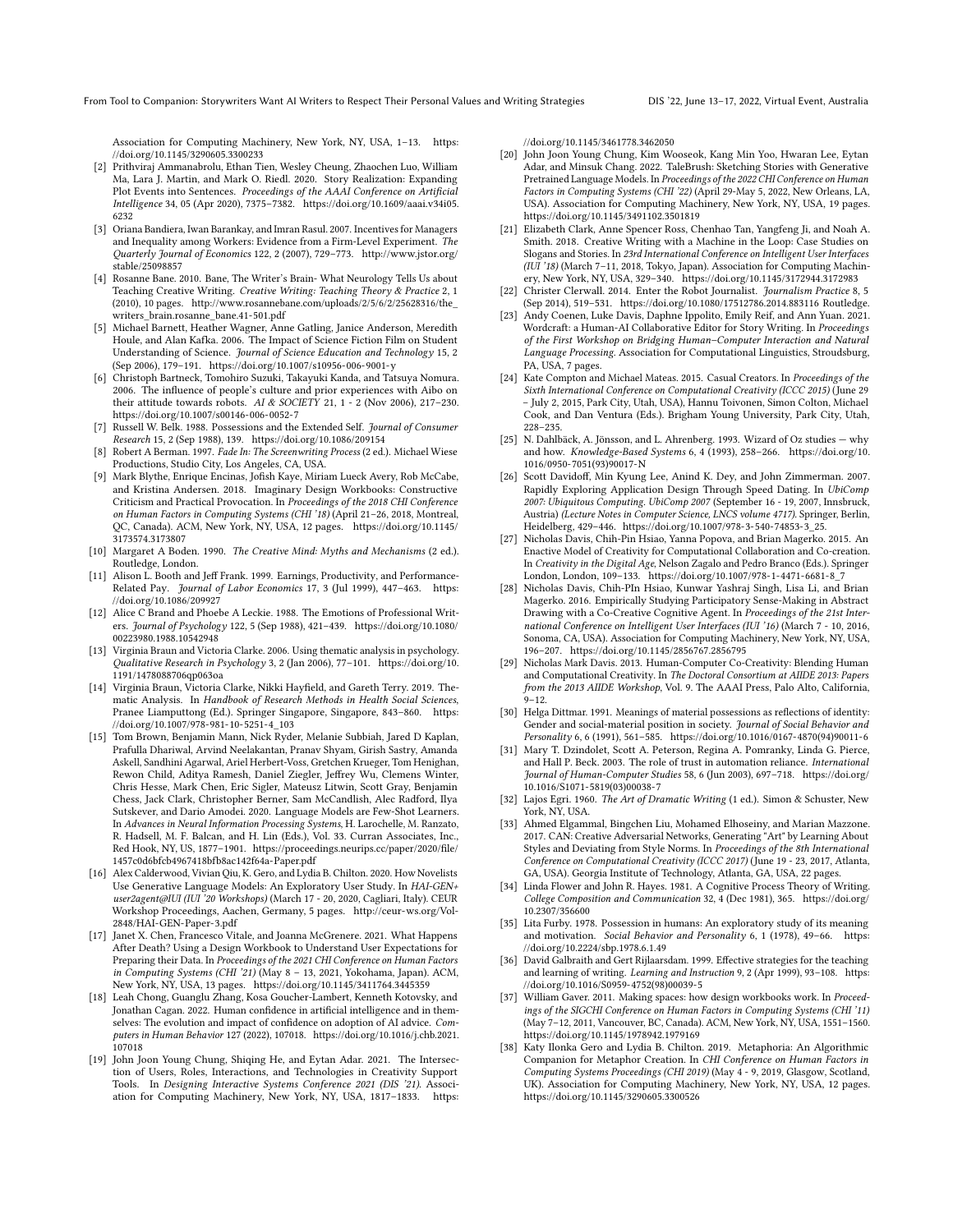- <span id="page-17-3"></span>[39] Frederica Gonçalves, Pedro Campos, Julian Hanna, and Simone Ashby. 2015. You're the Voice: Evaluating User Interfaces for Encouraging Underserved Youths to express themselves through Creative Writing. In Proceedings of the 2015 ACM SIGCHI Conference on Creativity and Cognition (C&C '15) (June 22 - 25, 2015, Glasgow, UK). Association for Computing Machinery, New York, NY, USA, 63–72.<https://doi.org/10.1145/2757226.2757236>
- <span id="page-17-38"></span>[40] Andreas Graefe, Mario Haim, Bastian Haarmann, and Hans-Bernd Brosius. 2018. Readers' perception of computer-generated news: Credibility, expertise, and readability. Journalism 19, 5 (May 2018), 595–610. [https://doi.org/10.1177/](https://doi.org/10.1177/1464884916641269) [1464884916641269](https://doi.org/10.1177/1464884916641269)
- <span id="page-17-13"></span>[41] Mathew Guzdial and Mark Riedl. 2019. An Interaction Framework for Studying Co-Creative AI. In CHI Human-Centered Machine Learning Perspectives (HCMLP) Workshop (May 04, 2019, Glasgow, UK). Association for Computing Machinery, New York, NY, USA, 6 pages.
- <span id="page-17-36"></span>[42] Jonathan L. Herlocker, Joseph A. Konstan, and John Riedl. 2000. Explaining collaborative filtering recommendations. In Proceedings of the 2000 ACM conference on Computer supported cooperative work (CSCW '00) (December 2 - 6, 2000, Philadelphia, PA, USA). Association for Computing Machinery, New York, NY, USA, 241–250.<https://doi.org/10.1145/358916.358995>
- <span id="page-17-40"></span>[43] Joo-Wha Hong. 2018. Bias in Perception of Art Produced by Artificial Intelligence. Human-Computer Interaction. Interaction in Context 10902 (2018), 290–303. [https://doi.org/10.1007/978-3-319-91244-8\\_24](https://doi.org/10.1007/978-3-319-91244-8_24)
- <span id="page-17-4"></span>[44] Eric Horvitz. 1999. Principles of mixed-initiative user interfaces. In Proceedings of the SIGCHI conference on Human Factors in Computing Systems (CHI '99) (May 15 - 20, 1999, Pittsburgh, PA, USA). Association for Computing Machinery, New York, NY, USA, 159–166.<https://doi.org/10.1145/302979.303030>
- <span id="page-17-12"></span>[45] Merel Huisman, Erik Ranschaert, William Parker, Domenico Mastrodicasa, Martin Koci, Daniel Pinto de Santos, Francesca Coppola, Sergey Morozov, Marc Zins, Cedric Bohyn, Ural Koç, Jie Wu, Satyam Veean, Dominik Fleischmann, Tim Leiner, and Martin J Willemink. 2021. An international survey on AI in radiology in 1,041 radiologists and radiology residents part 1: fear of replacement, knowledge, and attitude. European Radiology 31, 9 (Sep 2021), 7058–7066. [https:](https://doi.org/10.1007/s00330-021-07781-5) [//doi.org/10.1007/s00330-021-07781-5](https://doi.org/10.1007/s00330-021-07781-5)
- <span id="page-17-25"></span>[46] Randall Ingermanson. 2014. How to Write a Novel Using the Snowflake Method (1 ed.). CreateSpace Independent Publishing Platform, Scotts Valley, California, US.
- <span id="page-17-32"></span>[47] Michael Kearns and Aaron Roth. 2019. The Ethical Algorithm. Oxford University Press, Inc., New York, NY, United States.<https://go.exlibris.link/gGFfgmBf>
- <span id="page-17-24"></span>[48] Ronald T Kellogg. 1988. Attentional Overload and Writing Performance: Effects of Rough Draft and Outline Strategies. Journal of Experimental Psychology 14, 2 (1988), 355–365.<https://doi.org/10.1037/0278-7393.14.2.355>
- <span id="page-17-7"></span>[49] Daewon Kim and Seongcheol Kim. 2017. Newspaper companies' determinants in adopting robot journalism. Technological Forecasting and Social Change 117 (Apr 2017), 184–195.<https://doi.org/10.1016/j.techfore.2016.12.002>
- <span id="page-17-33"></span>[50] Yelim Kim, Mohi Reza, Joanna McGrenere, and Dongwook Yoon. 2021. Designers Characterize Naturalness in Voice User Interfaces: Their Goals, Practices, and Challenges. In CHI Conference on Human Factors in Computing Systems (CHI '21) (May 8 – 13, 2021, Yokohama, Japan). Association for Computing Machinery, New York, NY, USA, 13 pages.<https://doi.org/10.1145/3411764.3445579>
- <span id="page-17-27"></span>[51] Google Creative Lab. 2019. Banter Bot. [https://experiments.withgoogle.com/](https://experiments.withgoogle.com/banter-bot) [banter-bot](https://experiments.withgoogle.com/banter-bot)
- <span id="page-17-26"></span>[52] Petri Lankoski. 2011. Character-driven game design: A design approach and its foundations in character engagement (1 ed.). Vol. 101. TaiK Books, Helsinki, Finland.
- <span id="page-17-11"></span>[53] Noam Lemelshtrich Latar. 2018. Robot Journalism. In Robot Journalism: Can Human Journalism Survive? World Scientific Publishing, Singapore, 29–40. <https://doi.org/10.1142/10913>
- <span id="page-17-29"></span>[54] Edward P Lazear. 2000. Performance Pay and Productivity. The American Economic Review 90, 5 (2000), 1346–1361.<https://doi.org/10.1257/aer.90.5.1346>
- <span id="page-17-30"></span>[55] Edward P. Lazear. 2018. Compensation and Incentives in the Workplace. Journal of Economic Perspectives 32, 3 (Aug 2018), 195–214. [https://doi.org/10.1257/jep.](https://doi.org/10.1257/jep.32.3.195) [32.3.195](https://doi.org/10.1257/jep.32.3.195)
- <span id="page-17-34"></span>[56] John D. Lee and Neville Moray. 1994. Trust, self-confidence, and operators' adaptation to automation. International Journal of Human-Computer Studies 40, 1 (Jan 1994), 153–184.<https://doi.org/10.1006/ijhc.1994.1007>
- <span id="page-17-15"></span>[57] Mina Lee, Percy Liang, and Qian Yang. 2022. CoAuthor: Human-AI Collaborative Writing Dataset. In Proceedings of the 2022 CHI Conference on Human Factors in Computing Systems (CHI '22) (April 29-May 5, 2022, New Orleans, LA, USA). Association for Computing Machinery, New York, NY, USA, 19 pages. [https:](https://doi.org/10.1145/3491102.3502030) [//doi.org/10.1145/3491102.3502030](https://doi.org/10.1145/3491102.3502030)
- <span id="page-17-1"></span>[58] Carl Leggo. 2008. Autobiography: Researching Our Lives and Living Our Research: Why Do We Tell Stories? In Being with A/r/tography. Brill, Leiden, The Netherlands, 1–23. [https://doi.org/10.1163/9789087903268\\_002](https://doi.org/10.1163/9789087903268_002)
- <span id="page-17-0"></span>[59] Opher Lieber, Or Sharir, Barak Lenz, and Yoav Shoham. 2021. Jurassic-1: Technical Details And Evaluation. Technical Report. AI21 Labs.
- <span id="page-17-18"></span>[60] Ryan Louie, Andy Coenen, Cheng Zhi Huang, Michael Terry, and Carrie J. Cai. 2020. Novice-AI Music Co-Creation via AI-Steering Tools for Deep Generative Models. In Proceedings of the 2020 CHI Conference on Human Factors in Computing

Systems (CHI '20) (April 25 - 30, 2020, Honolulu, HI, USA). Association for Computing Machinery, New York, NY, USA, 13 pages. [https://doi.org/10.1145/](https://doi.org/10.1145/3313831.3376739) [3313831.3376739](https://doi.org/10.1145/3313831.3376739)

- <span id="page-17-14"></span>[61] Todd Lubart. 2005. How can computers be partners in the creative process: Classification and commentary on the Special Issue. International Journal of Human-Computer Studies 63, 4 - 5 (Oct 2005), 365–369. [https://doi.org/10.1016/](https://doi.org/10.1016/j.ijhcs.2005.04.002) [j.ijhcs.2005.04.002](https://doi.org/10.1016/j.ijhcs.2005.04.002)
- <span id="page-17-10"></span>[62] Christoph Lutz, Maren Schöttler, and Christian Pieter Hoffmann. 2019. The privacy implications of social robots: Scoping review and expert interviews. Mobile Media & Communication 7, 3 (2019), 412–434. [https://doi.org/10.1177/](https://doi.org/10.1177/2050157919843961) [2050157919843961](https://doi.org/10.1177/2050157919843961)
- <span id="page-17-8"></span>[63] Spyros Makridakis. 2017. The forthcoming Artificial Intelligence (AI) revolution: Its impact on society and firms. Futures 90 (Jun 2017), 46–60. [https://doi.org/](https://doi.org/10.1016/j.futures.2017.03.006) [10.1016/j.futures.2017.03.006](https://doi.org/10.1016/j.futures.2017.03.006)
- <span id="page-17-31"></span>[64] Gary Marcus and Ernest Davis. 2020. Experiments testing GPT-3's ability at commonsense reasoning: results. [https://cs.nyu.edu/~davise/papers/](https://cs.nyu.edu/~davise/papers/GPT3CompleteTests.html) [GPT3CompleteTests.html](https://cs.nyu.edu/~davise/papers/GPT3CompleteTests.html)
- <span id="page-17-19"></span>[65] Jon McCormack, Toby Gifford, Patrick Hutchings, Maria Teresa Llano Rodriguez, Matthew Yee-King, and Mark d'Inverno. 2019. In a Silent Way: Communication Between AI and Improvising Musicians Beyond Sound. In Proceedings of the 2019 CHI Conference on Human Factors in Computing Systems (CHI '19) (May 4 - 9, 2019, Glasgow, Scotland, UK). Association for Computing Machinery, New York, NY, USA, 11 pages.<https://doi.org/10.1145/3290605.3300268> event-place: Glasgow, Scotland Uk.
- <span id="page-17-35"></span>[66] Neville Moray and Toshiyuki Inagaki. 2000. Adaptive Automation, Trust, and Self-Confidence in Fault Management of Time-Critical Tasks. Journal of Experimental Psychology: Applied 6, 1 (2000), 44–58. [https://doi.org/10.1037//1076-](https://doi.org/10.1037//1076-898x.6.1.44) [898x.6.1.44](https://doi.org/10.1037//1076-898x.6.1.44)
- <span id="page-17-22"></span>[67] Donald M. Murray. 1991. All Writing Is Autobiography. College Composition and Communication 42, 1 (Feb 1991), 66.<https://doi.org/10.2307/357540>
- <span id="page-17-17"></span>[68] Tricia J. Ngoon, Joy O Kim, and Scott Klemmer. 2021. Shöwn: Adaptive Conceptual Guidance Aids Example Use in Creative Tasks. In Designing Interactive Systems Conference 2021 (DIS '21) (June 28-July 2, 2021, Online). ACM, New York, NY, USA, 1834–1845.<https://doi.org/10.1145/3461778.3462072>
- <span id="page-17-21"></span>[69] Justin Nicholes. 2017. Measuring ownership of creative versus academic writing: Implications for interdisciplinary praxis. Practice 3 (2017), N.A. [https://www.nawe.co.uk/DB/current-wip-edition-](https://www.nawe.co.uk/DB/current-wip-edition-2/articles/measuring-ownership-of-creative-versus-academic-writing-implications-for-interdisciplinary-praxis.html)[2/articles/measuring-ownership-of-creative-versus-academic-writing](https://www.nawe.co.uk/DB/current-wip-edition-2/articles/measuring-ownership-of-creative-versus-academic-writing-implications-for-interdisciplinary-praxis.html)[implications-for-interdisciplinary-praxis.html](https://www.nawe.co.uk/DB/current-wip-edition-2/articles/measuring-ownership-of-creative-versus-academic-writing-implications-for-interdisciplinary-praxis.html)
- <span id="page-17-28"></span>[70] Bernard A Nijstad, Wolfgang Stroebe, and Hein F.M Lodewijkx. 2003. Production blocking and idea generation: Does blocking interfere with cognitive processes? Journal of Experimental Social Psychology 39, 6 (Nov 2003), 531–548. [https:](https://doi.org/10.1016/S0022-1031(03)00040-4) [//doi.org/10.1016/S0022-1031\(03\)00040-4](https://doi.org/10.1016/S0022-1031(03)00040-4)
- <span id="page-17-16"></span>[71] Changhoon Oh, Jungwoo Song, Jinhan Choi, Seonghyeon Kim, Sungwoo Lee, and Bongwon Suh. 2018. I Lead, You Help but Only with Enough Details: Understanding User Experience of Co-Creation with Artificial Intelligence. In Proceedings of the 2018 CHI Conference on Human Factors in Computing Systems (CHI '18) (April 21–26, 2018, Montreal, QC, Canada). Association for Computing Machinery, New York, NY, USA, 13 pages. [https://doi.org/10.1145/3173574.](https://doi.org/10.1145/3173574.3174223) [3174223](https://doi.org/10.1145/3173574.3174223)
- <span id="page-17-23"></span>[72] Lawrence J. Oliver. 1982. Helping Students Overcome Writer's Block. Journal
- <span id="page-17-5"></span>of Reading 26, 2 (1982), 162–168.<https://www.jstor.org/stable/40029248> [73] Jiyoung Park and Sang Eun Woo. 2022. Who Likes Artificial Intelligence? Personality Predictors of Attitudes toward Artificial Intelligence. The Journal of Psychology 156, 1 (2022), 68–94.<https://doi.org/10.1080/00223980.2021.2012109>
- <span id="page-17-6"></span>[74] Anders Persson, Mikael Laaksoharju, and Hiroshi Koga. 2021. We Mostly Think Alike: Individual Differences in Attitude Towards AI in Sweden and Japan. The Review of Socionetwork Strategies 15, 1 (May 2021), 123–142. [https:](https://doi.org/10.1007/s12626-021-00071-y) [//doi.org/10.1007/s12626-021-00071-y](https://doi.org/10.1007/s12626-021-00071-y)
- <span id="page-17-20"></span>[75] Jon L Pierce. 2001. Toward a Theory of Psychological Ownership in Organizations. Academy of management review 26, 2 (2001), 298-310. [//doi.org/10.5465/amr.2001.4378028](https://doi.org/10.5465/amr.2001.4378028)
- <span id="page-17-9"></span>[76] D. Pinto dos Santos, D. Giese, S. Brodehl, S. H. Chon, W. Staab, R. Kleinert, D. Maintz, and B. Baeßler. 2019. Medical students' attitude towards artificial intelligence: a multicentre survey. European Radiology 29, 4 (Apr 2019), 1640– 1646.<https://doi.org/10.1007/s00330-018-5601-1>
- <span id="page-17-39"></span>[77] Martin Ragot, Nicolas Martin, and Salomé Cojean. 2020. AI-Generated vs. Human Artworks. A Perception Bias Towards Artificial Intelligence?. In Extended Abstracts of the 2020 CHI Conference on Human Factors in Computing Systems (CHI EA '20) (April 25 - 30, 2020, Honolulu, HI, USA). Association for Computing Machinery, New York, NY, USA, 10 pages. [https:](https://doi.org/10.1145/3334480.3382892) [//doi.org/10.1145/3334480.3382892](https://doi.org/10.1145/3334480.3382892)
- <span id="page-17-2"></span>[78] Helena Rampley, Frances Reynolds, and Kevin Cordingley. 2019. Experiences of creative writing as a serious leisure occupation: An interpretative phenomenological analysis. Journal of Occupational Science 26, 4 (Oct 2019), 511-523. <https://doi.org/10.1080/14427591.2019.1623066>
- <span id="page-17-37"></span>[79] Marco Tulio Ribeiro, Sameer Singh, and Carlos Guestrin. 2016. "Why Should I Trust You?": Explaining the Predictions of Any Classifier. In Proceedings of